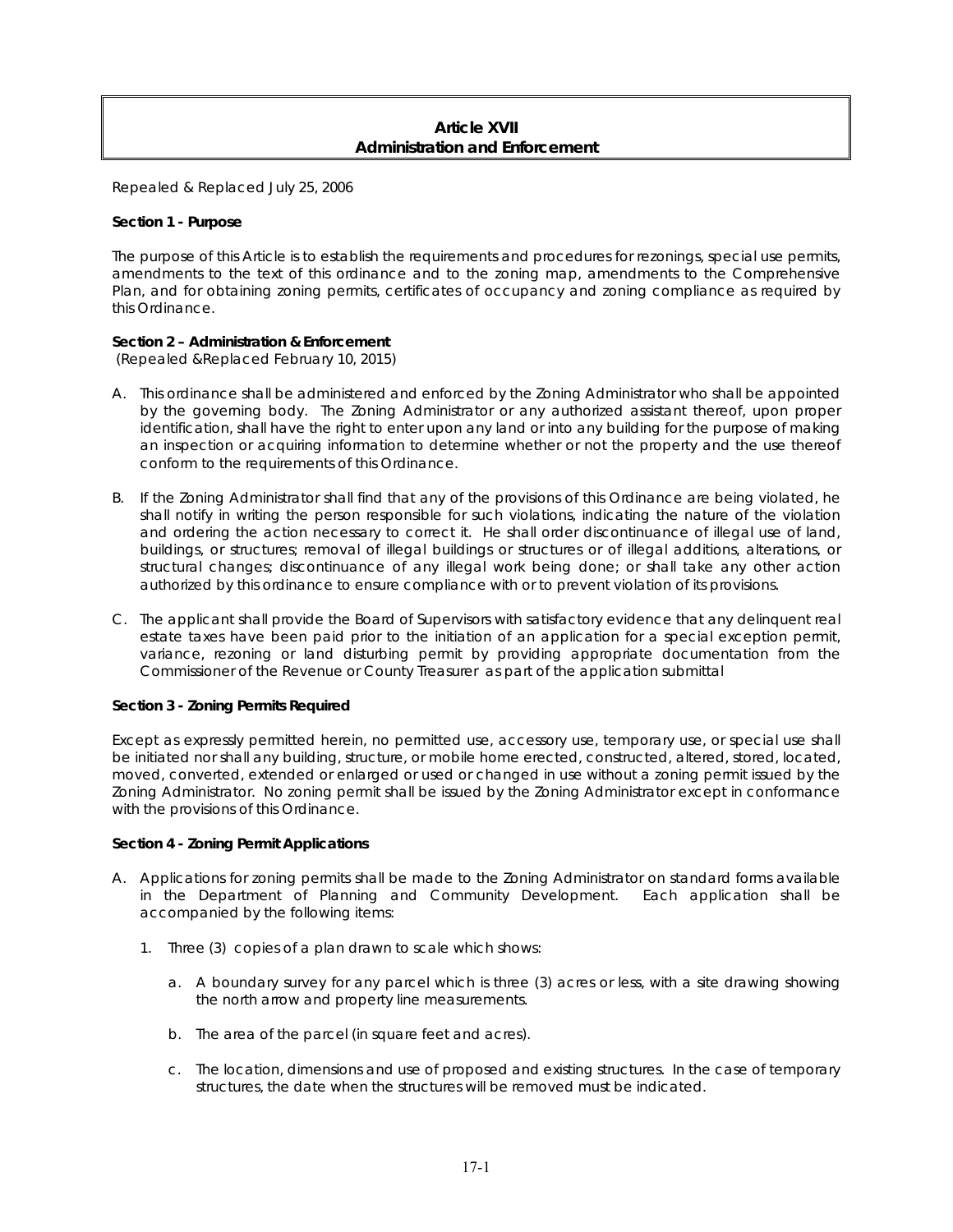- d. The location of all building restriction lines, setbacks, easements, covenants, restrictions and rights-of-way.
- e. The dimensions, location and total area of all driveways, parking areas or any other impervious surfaces.
- f. The location of all existing and proposed septic tanks and drainfield areas, including reserve areas, and the location of all existing and proposed wells.
- g. The limits of all clearing and grading.
- h. The location of the limits of any RPA and any additional required buffer areas.
- i. The location of all erosion and sediment control devices.
- 2. A land disturbing permit application, if required, by the Department of Planning & Community Development.
- 3. A well and septic construction permit from the Virginia Department of Health or, where a public water and/or sewerage system is involved, a statement from the system(s) management that all applicable regulations and requirements have been complied with, if required, by the Department of Planning & Community Development.
- 4. A VDOT Highway Entrance Permit, if required, by the Department of Planning & Community Development.
- 5. Any other information deemed necessary by the Department of Planning & Community Development for the review of the application.
- B. The requirement for a boundary survey may be waived by the Department of Planning and Community Development for lots greater than 3 acres in size, and for accessory structures.

### **Section 5 - Review of Applications**

Upon receipt of an application, the Zoning Administrator shall review the zoning permit application for completeness. If the application is incomplete, the Zoning Administrator shall notify the applicant of the deficiencies, in writing, within twenty-one (21) working days from the date the application is received, when possible. If the application is complete, the Zoning Administrator shall review the application and, either approve, approve with conditions, or deny the application within twenty-one (21) working days from the date the application is received. If the application is denied, the Zoning Administrator shall state in writing the reasons for the denial. Failure to take action within the twenty-one (21) working days shall not constitute approval of the permit.

### **Section 6 - Time Limitation for Zoning Permits**

A zoning permit shall terminate if the authorized work is not commenced within six (6) months of the date of issuance of the permit, or is suspended or abandoned for a period of six (6) months.

### **Section 7 - Structures in Violation**

No zoning permit shall be issued where it appears that the proposed structure or use would be in violation of this Ordinance or any other applicable law, ordinance or regulation. However, the issuance of a zoning permit is not a certificate of compliance with this Ordinance or any other applicable law, ordinance or regulation.

### **Section 8 - Issuance of Building Permits**

A. No building permit shall be issued unless a zoning permit has been issued by the Zoning Administrator. However, no zoning permit shall be required for any of the following uses of land: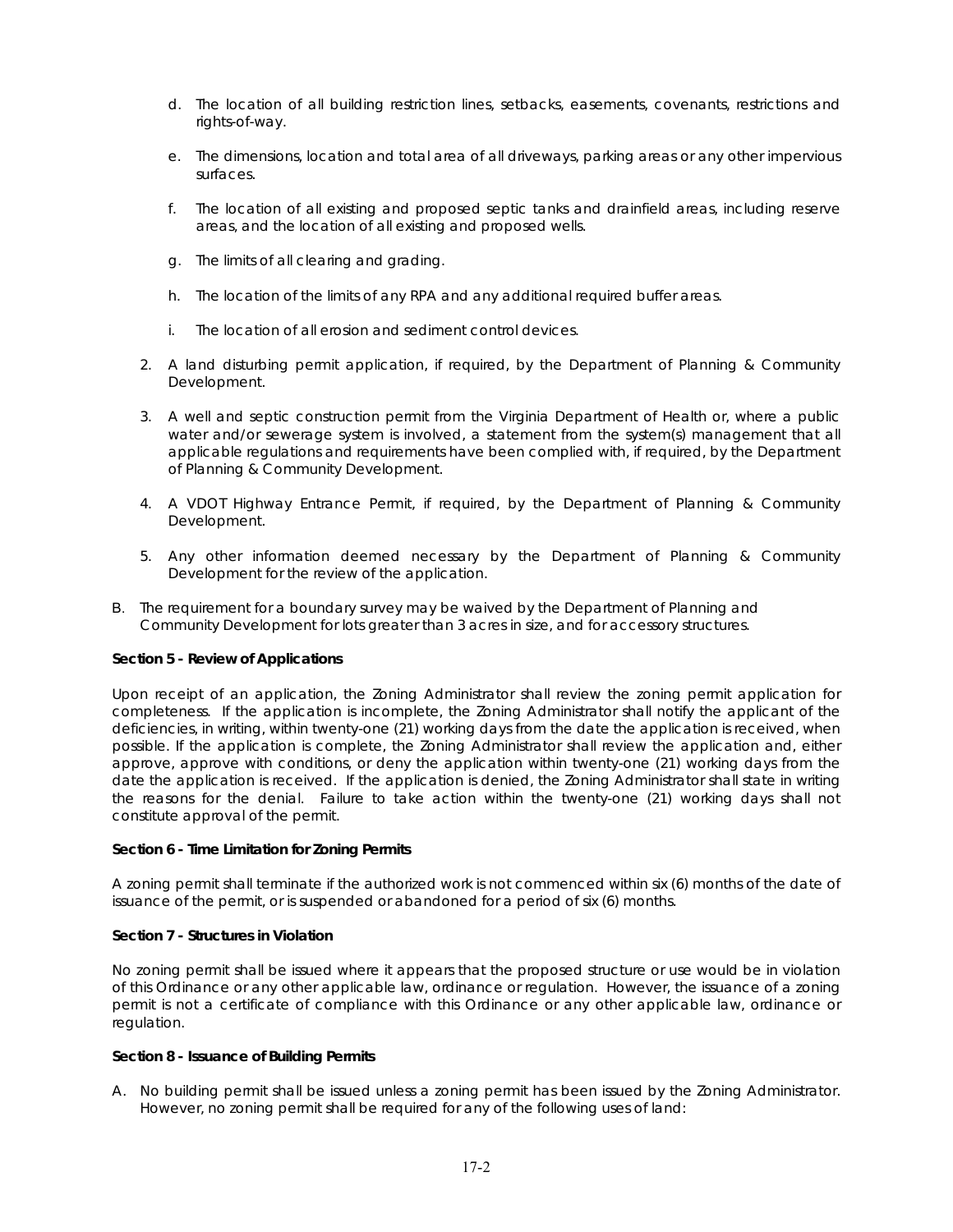- 1. Silviculture provided it is in compliance with the Chesapeake Bay Preservation Act and Erosion and Sediment Control regulations.
- 2. Crop farms or non-intensive agricultural uses (excluding building construction).
- 3. A Storage structure not exceeding 150 square feet in floor area and where the value or type of construction does not require a building permit.
	- a. When there is more than one storage structure and the sum of the floor areas exceed 150 square feet, a building and/or zoning permit shall be required.
- 4. Interior alterations which do not involve a change in use, or an expansion of a use within an existing structure.

### **Section 9 - Certificate of Occupancy and Certificate of Zoning Compliance Required**

Except as expressly permitted herein, no permitted use, accessory use, temporary use, or special use shall be occupied nor shall any building erected, altered, used or changed in use until a Certificate of Occupancy and Certificate of Zoning Compliance has been issued. These certificates may be shown on a one (1) form. The certificates shall state that the building or proposed use complies with the zoning and building laws and the provisions of the Code of Caroline County.

### **Section 10 - Application for Certificate of Occupancy and Zoning Compliance**

- A. Certificates of occupancy and zoning compliance shall be applied for within ten (10) days after the completion of, erection of or alteration of structure(s).
- B. Upon receipt of an application for a Certificate of Zoning Compliance, the Zoning Administrator shall review the application for completeness, including a review of all plans and conducting a site inspection (if necessary) to insure all required public improvements have been installed. If the application is incomplete, the Zoning Administrator shall notify the applicant in writing of the deficiencies. If the application is complete, the Zoning Administrator shall either issue the certificate or deny the application. If the provisions of this Article and all other applicable laws and ordinances are met, as certified to the Zoning Administrator by the officers, bodies, or agencies responsible for the administration thereof, the Zoning Administrator shall, within five (5) working days, issue the certificate of Zoning Compliance. If the application is denied, the Zoning Administrator shall state in writing the reasons for the denial, and the corrective actions necessary.
- C. As provided in Section 110 of the 2003 International Building Code as adopted by the Commonwealth of Virginia.

# **Section 11 – Zoning Amendments**

- A. General Provisions
	- 1. Whenever public necessity, convenience, general welfare or good zoning practice requires, the Board of Supervisors may amend, supplement or change the regulations, restrictions, district boundaries or classification of property established in this Ordinance by majority vote in accordance with the requirements of Section 15.2-2204 of the Code of Virginia and this Article.
	- 2. Changes in the restrictions on or classifications of a parcel of land may be affected as follows:
		- a. rezoning; including modification of proffers;
		- b. special exception (SPEX), special use permit (SUP), and conditional use permit (CUP);
		- c. zoning text amendments (see Section 13 of this Article).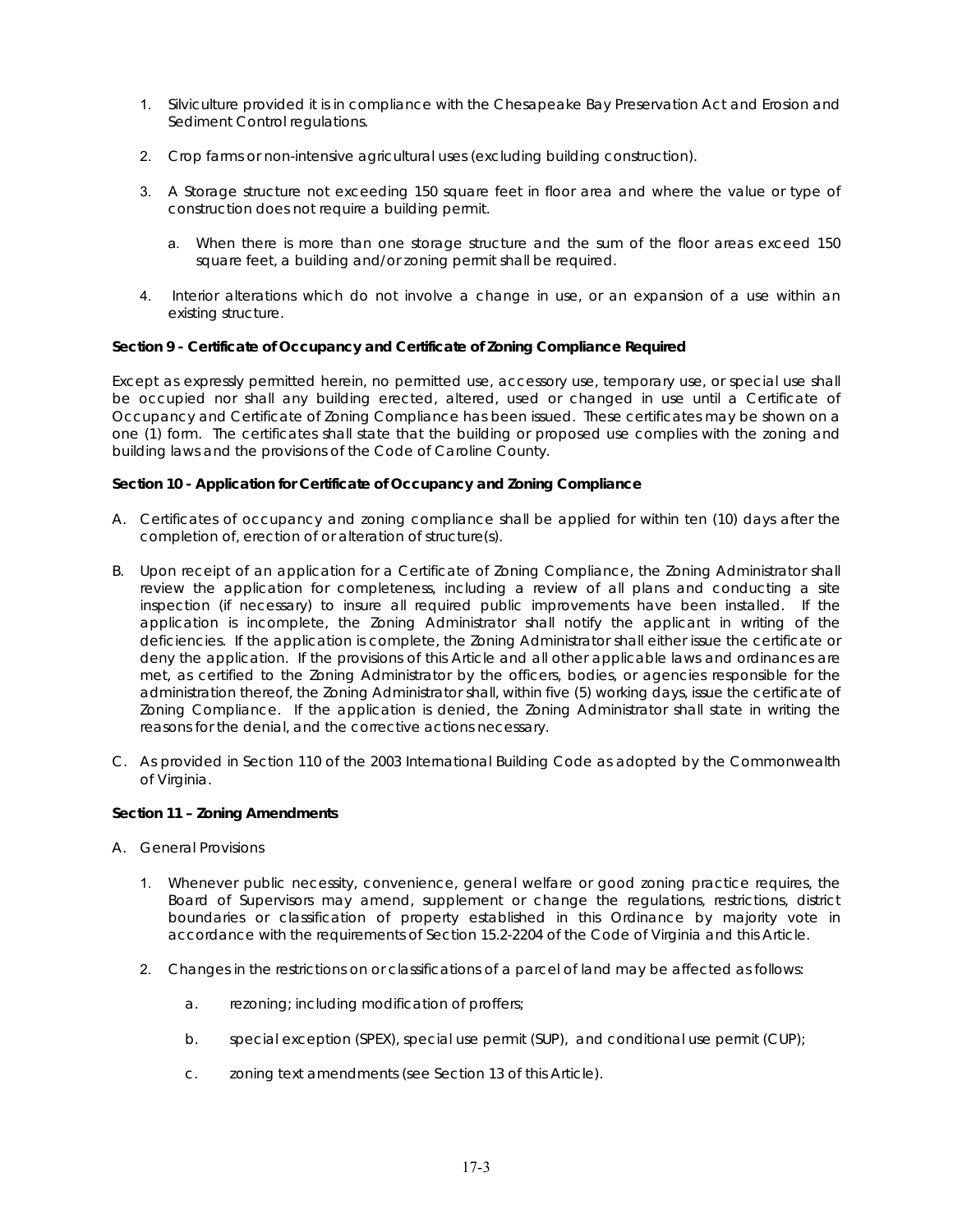- 3. Whenever the boundaries of the County are changed to incorporate land formerly subject to zoning by another political jurisdiction, such land shall be classified RP, Rural Preservation until rezoned in accordance with the provisions of this Article.
- B. Initiation of Amendments

Zoning amendments may be initiated as follows:

- 1. By filing with the Department of Planning and Community Development a petition of the owners of land proposed to be rezoned.
- 2. By the adoption, by the Board of Supervisors, of a resolution of intention to amend, which shall be referred to the Planning Commission for consideration pursuant to Section 15.2-2285 of the Code of Virginia, 1950 as amended.
- 3. By the adoption, by the Planning Commission, of a resolution of intention to propose an amendment.

### **Section 12 – Rezonings**

A. General Provisions

Whenever public necessity, convenience, general welfare or good zoning practice requires, the Board of Supervisors may amend, supplement or change the restrictions, district boundaries or classification of property established in this Ordinance by majority vote in accordance with the requirements of Section 15.2-2204 of the Code of Virginia and this Article.

B. Submission Requirements

Requests for rezonings shall be filed with the Director on standard forms supplied for that purpose. A rezoning application for a parcel of land intended for non-residential use which is less than 5-acres in size and proposes to create 2 or fewer lots shall have supply a plat which meets these requirements;

- 1. One (1) copy of the latest deed for the property which is the subject parcel of the application This deed shall identify the fee simple owner(s) of the subject parcel.
- 2. One (1) copy of a written metes and bounds description of property which is the subject of the application, which shall conform to the plat information.
- 3. The applicant shall produce satisfactory evidence that any delinquent real estate taxes owed to the locality which have been properly assessed against the subject property have been paid in accordance with Section 15.2-2286 of the Code of Virginia
- 4. Plat requirements

A rezoning for a parcel of land intended for non-residential use which is less than 5-acres in size and proposes to create 3 or fewer lots shall have supply a plat which meets these requirements:

- a. A copy of an accurate plat of the property (no larger than 11 by 17 inches) prepared by a certified land surveyor, which shall show:
- b. Bearings and distances of a scale of 1" = 100' or less for all property lines and existing and proposed zoning district lines;
- c. Area of land proposed for consideration, in square feet or acres;
- d. Scale and north point;
- e. Names of boundary roads or streets and widths of existing rights of way;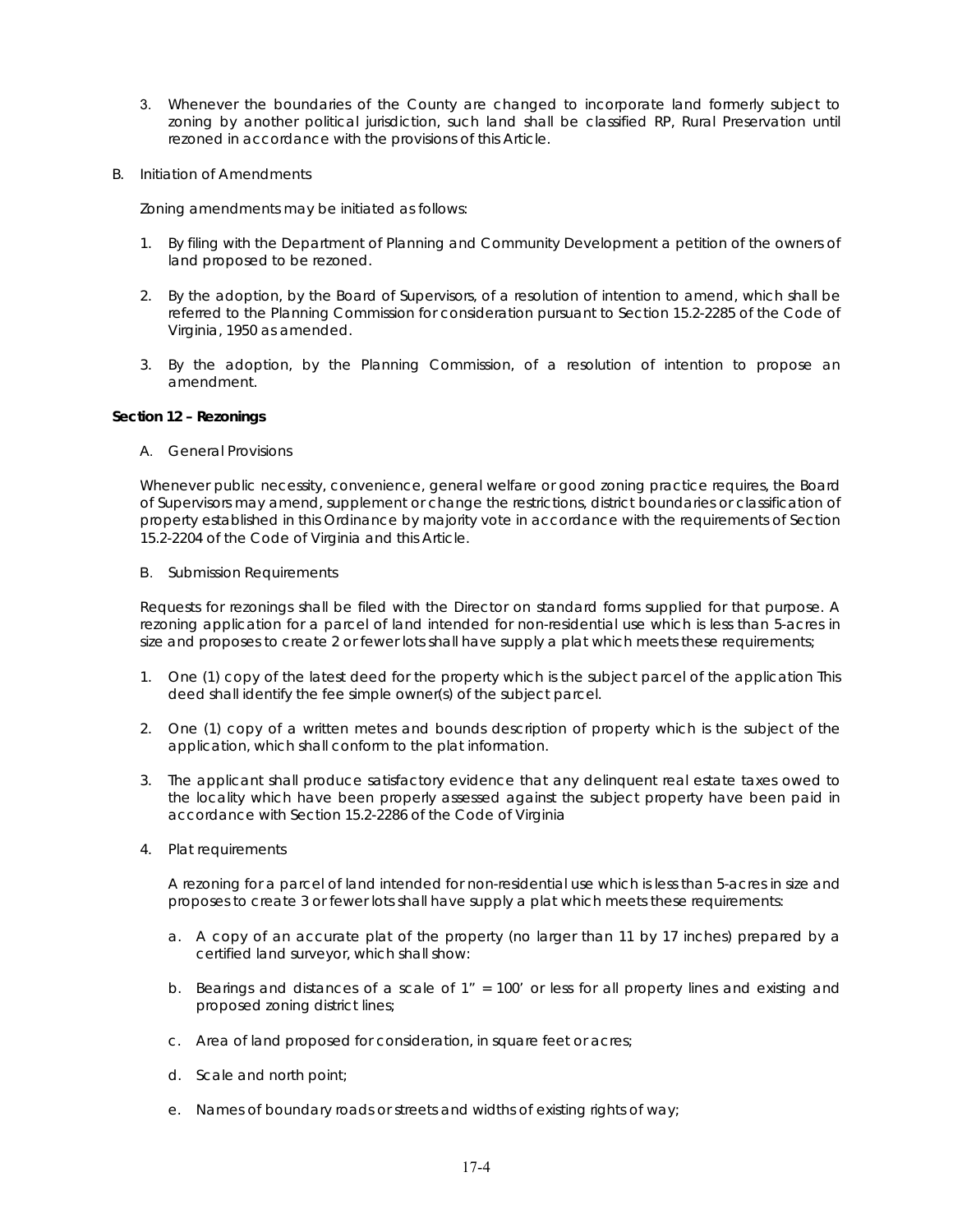- f. The area and acreage of each requested rezoning outlined in red.
- g. Vicinity map at a scale of one inch equals two thousand feet (1" = 2000') or other appropriate size for a maximum plat of no more then 11 by 17 inches.

In addition to the above requirements requests for all other rezonings shall be filed with the Director on standard forms supplied for that purpose such an application shall include following items:

- 5. Twenty-one (21) copies of a color keyed general development plan (GDP), which shall contain one or more sheets not to exceed 30" X 42" inches in size and folded to a size not to exceed 11" X 17". The GDP shall show;
	- a. A title block denoting the type of application, name of project, tax map reference and street address;
	- b. The name, address, email, and telephone and fax number of the applicant;
	- c. The name, address, email, telephone and fax number, signature and registration number of the plan preparer, and the preparation date of the plan;
	- d. Vicinity map at a scale of not less than one inch equals two thousand feet  $(1'' = 2000')$ ;
	- e. The identification of and approximate distance to all major intersections within one-half mile of the proposed development;
	- f. The present zoning and principle use of subject parcel and all adjoining parcels;
	- g. The boundaries of any lakes, rivers, and/or streams;
	- h. The location and dimensions of all access points from the state road and inter-parcel connections and on-site pedestrian walkways or bicycle paths and connections to adjacent property;
	- i. Any know historic buildings, sites, and/or cemetery(s);
	- j. The boundaries of any overlay districts;
	- k. The general locations, dimensions, height, number of floors, and setbacks of all existing and proposed buildings, structures and other improvements;
	- $\blacksquare$  The general location, size, and design of all sign(s);
	- m. The estimated daily vehicular trips generated by the proposed use;
	- n. If public water and sewer are to be used, the location of water and sewer mains along with proposed points of connection;
	- o. If private wells and septic systems are to be used, the location of the well and septic field along with the required reserve area are to be shown;
	- p. The approximate limits of any 100-year floodplains, wetlands and Chesapeake Bay Preservation Areas;
	- q. The location and functional relationship of all land uses including the types, density, and number of units for each phase within the development;
	- r. The location of roads, streets and travel ways to provide vehicular traffic circulation, and proposed classification of streets and right-of-way requirements;
	- s. The general location of proposed open space and the type of ownership proposed;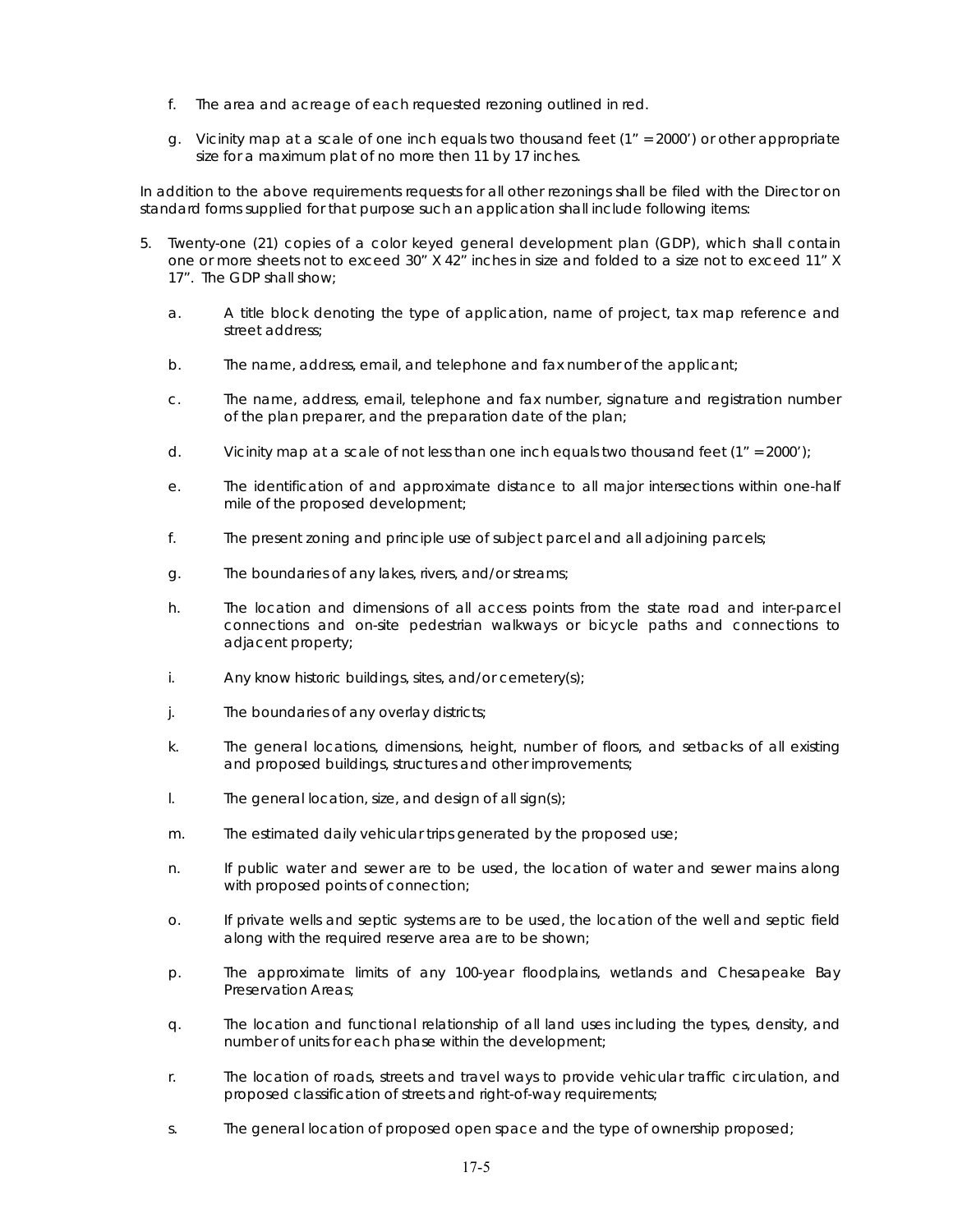- t. The type and general location of all required active recreational areas and the location of passive recreational areas to include trails, lakes and parks;
- u. The proposed phasing and sequence of the development plan for each phase, the residential density, approximate type and number of dwelling units the percentage of each land bay to be occupied by structures and the types, floor area ratio and general design standards for all commercial or industrial uses;
- v. Topographic information with maximum contour intervals of two (2) feet at a scale to be approved by the Director;
- w. The approximate limits of clearing and grading for each separate tract or development sub area;
- x. A general landscaping plan including plans for landscaping, buffering and screening from adjacent properties if there are use or visual conflicts;
- y. All plans shall be folded to a size not to exceed 11 X 17 inches in size;
- z. The approximate locations and identification of all significant natural or noteworthy features including but not limited to historical, archaeological sites, cemeteries, and existing trees with a trunk diameter greater than six (6) inches dbh.
- 6. A copy of architectural renderings. A narrative addressing compatibility of the request with the adopted Comprehensive Plan and its goals, objectives and action strategies.
- 7. The applicant must demonstrate that the rezoning request promotes the public health, safety, convenience and general welfare of the citizens of Caroline County in accordance with Sections 15.2-2200 and 2283 (Code of Virginia, 1950, as amended), and the goals and objectives and action strategies of the adopted Comprehensive Plan of Caroline County. Such demonstration shall be accomplished by providing a narrative which addresses each of these issues.
- 8. Where an application contains conditions proffered in accordance with Section 15.2-2298 of the Code of Virginia, the application shall contain the conditions and be in a form acceptable to the County Attorney.
- 9. The Director may waive or modify the requirements above based upon the complexity, intensity, scope and/or impact of a proposed rezoning.
- 10. A filing fee, in the amount established by the Board of Supervisors by separate ordinance.

In addition to the submission requirements above, the Director may require all or part of the following information to be provided by the applicant, based upon size, intensity, scope and impact of a proposed rezoning.

- 11. An inventory of historic resources on the property and a written narrative describing how the resources will be affected or protected.
- 12. A traffic study that identifies on-site traffic generation and distribution and off-site impacts. At a minimum, the study shall indicate projected automobile and truck traffic generation; percent of vehicular traffic by type; internal and access point turning movements; general alignments of internal roads; rights-of-way widths and roadway typical sections; recommended improvements to the existing transportation network; percentage estimate of traffic distribution to and from the site and external roads. The phasing of improvements shall be indicated in the study. All improvements shall be designed and constructed to provide a level of service C for 10 years from the end of the build out of the project. The current edition of the Trip Generation Manual published by the Institute of Transportation Engineers shall be used.
- 13. A fiscal impact analysis of the revenues and costs of the development to the County.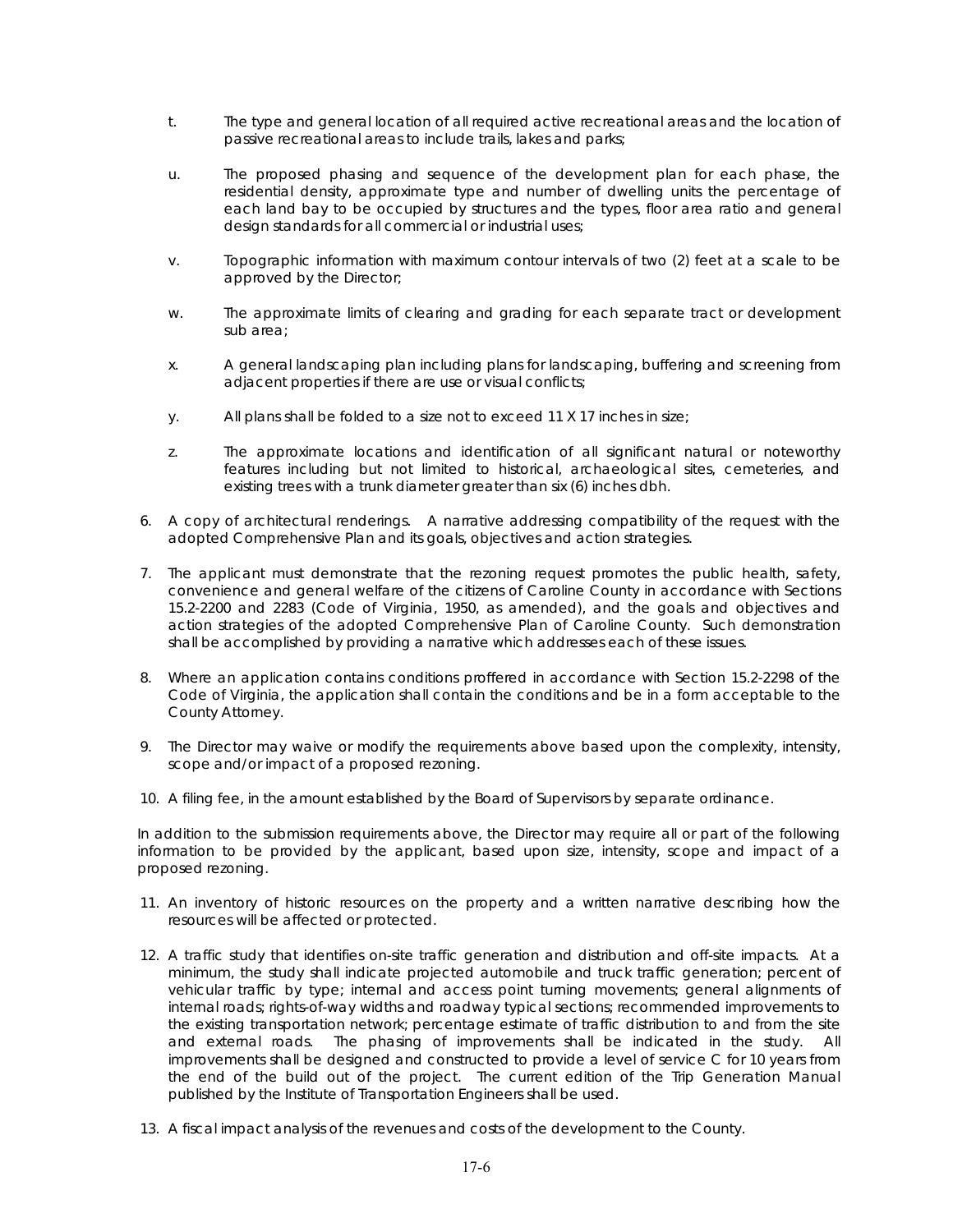- 14. Any other materials deemed necessary by the Department of Planning & Community Development, the Planning Commission or Board of Supervisors for the review of the application.
- C. Pre-application Conference
	- 1. A pre-application conference with the Director is required prior to filing an application for rezoning.
	- 2. The purpose of the pre-application conference is to provide an opportunity for the exchange information between the planning staff and the applicant about the proposed application and the applicable submission requirements.
- D. Staff Review and Referral
	- 1. Within ten (10) business days after receiving an application for rezoning, the Director shall determine whether the application is complete, if possible. If the Director determines that the application is not complete, he shall notify the applicant of any deficiencies and shall take no further steps to process the application until the applicant remedies the deficiencies.
	- 2. If the application appears to be complete the Director shall cause the rezoning to be reviewed by such staff, departments, offices, agencies or other personnel as may be appropriate.
	- 3. The review shall include an examination of the applicant's proffer statement, if any.
	- 4. When referring an application to the Planning Commission, the Director shall prepare a report for the Planning Commission's review, which shall include a recommendation on the application.
- E. Consideration of Rezonings by the Planning Commission
	- 1. Following the referral of the application, the Planning Commission shall hold at least one public hearing on the rezoning. The Director shall present the report of the Department of Planning and Community Development (DPCD) to the Planning Commission at the first public hearing.
	- 2. The Planning Commission shall have one-hundred (100) days following the date of the first public hearing to consider any rezoning. Failure of the Planning Commission to make a recommendation within the one-hundred (100) day time period shall be deemed a recommendation of approval.
	- 3. An applicant for a rezoning may request that consideration of (and the recommendation on) an application be deferred past the one-hundred (100) day time period. The request shall be submitted, in writing, to the Director. The request, and the deferral by the Planning Commission, shall contain a date certain for holding or resuming consideration of the application.
	- 4. The Planning Commission may recommend approval or denial of a rezoning, as the public necessity, convenience, general welfare or good zoning practice may require. The Planning Commission may also recommend modifications to a rezoning provided that any recommendations that increases the area or intensity of the proposed rezoning provided at least one additional public hearing must be held with notice given in accordance Section 15.2-2204 of the Code of Virginia, 1950, as amended.
- F. Consideration of Rezonings by the Board of Supervisors
	- 1. Following the Planning Commission's recommendation, the Board of Supervisors shall hold at least one public hearing on any rezoning. The Director shall present the report and recommendation of the Planning Commission to the Board of Supervisors at the public hearing.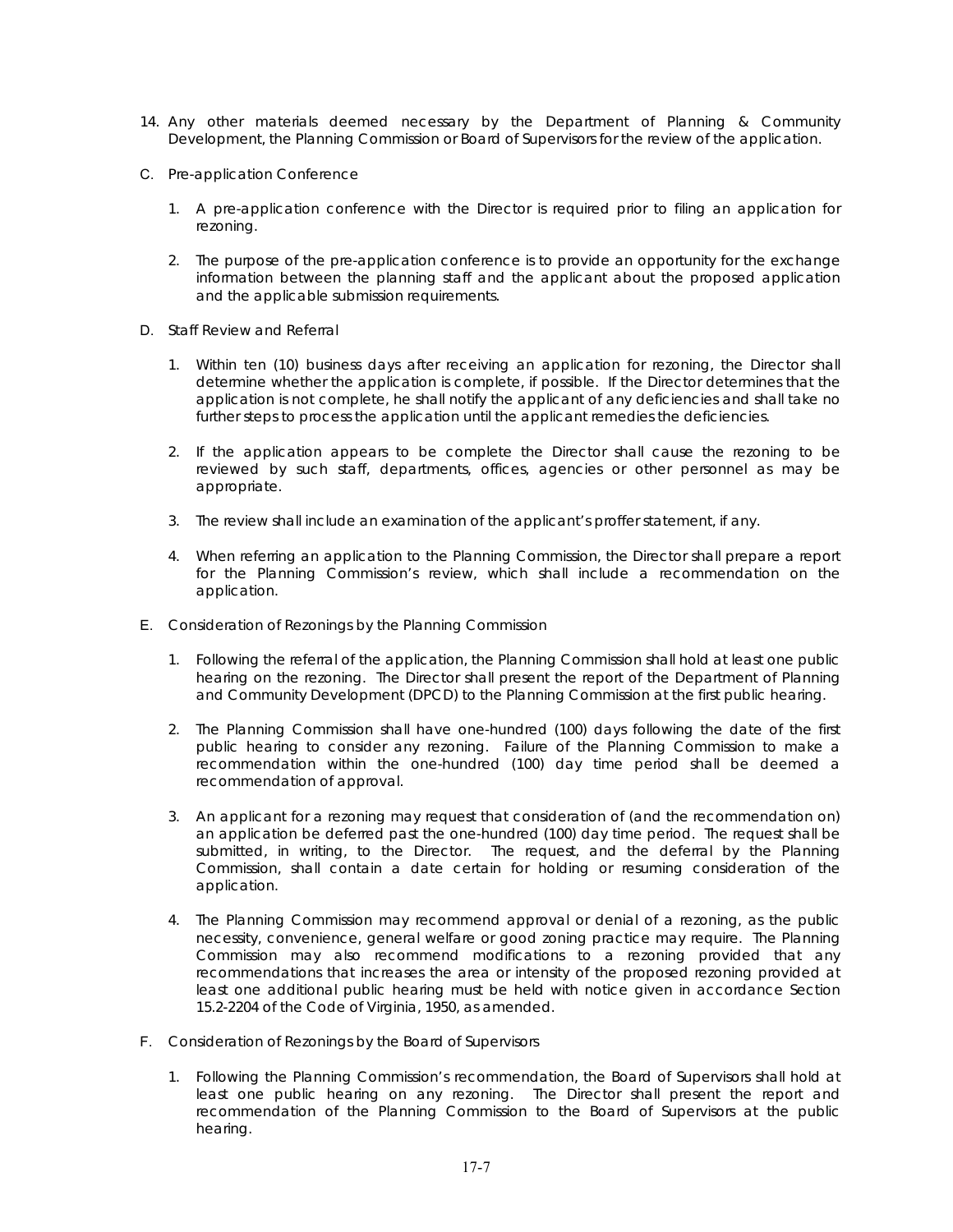- 2. The Board of Supervisors shall have twelve (12) months from the date a completed application for a rezoning is filed to act on the rezoning , unless the applicant requests or consents to action beyond such period. This time period shall not include any length of time an application for a rezoning was deferred at the request of the applicant.
- G. Notice
	- 1. No rezoning shall be adopted until after notice has been provided and a public hearing held before the Planning Commission and the Board of Supervisors as required by Section 15.2-2204, Code of Virginia, 1950, as amended.
	- 2. At least fifteen (15) days prior to a public hearing for a rezoning before the Planning Commission, the applicant shall erect on the subject property a sign or signs furnished by the Department of Planning and Community Development indicating the change proposed, and the date, time, and place of the hearing. The sign shall be erected along any boundary line of the property abutting a public road, and shall be clearly visible from the road. If more than one public road abuts the property, then a sign shall be erected for each road. If no public road abuts the property proposed for rezoning, then signs shall be erected in the same manner on at least two (2) boundaries of the property abutting land owned by the applicant. Signs shall also be erected at the intersection of the public road and any private road serving the subject property.
	- 3. When a proposed rezoning affects property within 500 feet of a county boundary, written notice of the proposed change and date, time, and place of the public hearing shall be forwarded to the Planning Commission, or the governing body of the adjacent county or municipality in order to give such jurisdiction an opportunity to appear at the hearing or express its opinion on the effect of the zoning change.
- H. Evaluation Criteria

In evaluating a request for a rezoning, the following criteria shall be considered as well as any other criteria deemed necessary by the Department of Planning & Community Development, Planning Commission or Board of Supervisors:

- 1. Compliance of the application with the stated requirements of the district or districts involved;
- 2. The existing use and character of the property and the surrounding property;
- 3. The suitability of the property for various uses;
- 4. Growth and development trends and patterns in the surrounding area;
- 5. The current and future requirements of the County for land;
- 6. The transportation requirements of the project and the County, and the impact of the proposed land use on the County transportation network;
- 7. The requirements for schools, parks, recreational lands and facilities, and other public facilities and services, potentially generated by the proposed classification;
- 8. The conservation of property values in the surrounding area;
- 9. The preservation of natural resources and the impact of the proposed uses on the natural environment;
- 10. The most appropriate use of the land;
- 11. The timing of the development of utilities and public facilities and the overall public costs of the development; and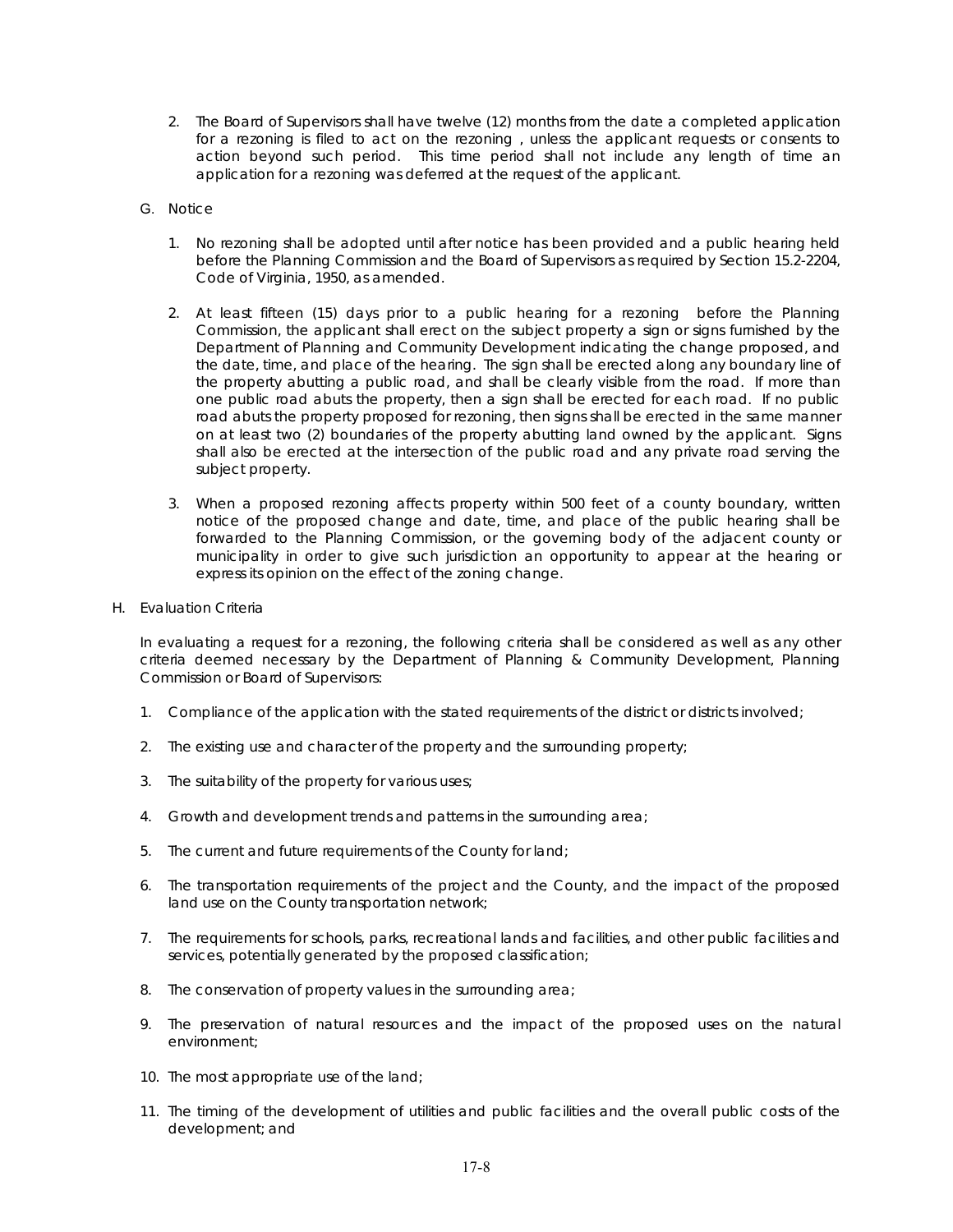- 12. The consistency of the proposed rezoning with the Caroline County Comprehensive Plan in effect at that time of consideration of the amendment.
- I. Limitation on Filing After Denial of a Request

Following the denial of a rezoning, no application for reclassification of the same land use district shall be allowed for a period of twelve (12) months.

J. General Development Plan

Any application for rezoning shall be accompanied by a General Development Plan (GDP) in accordance with this section. The GDP shall become a part of the application.

K. Preparation of Concept Plans

When a concept plan involves engineering, architecture, urban land use planning or design, landscape architecture, or surveying, or other such professional services, such work shall be performed by persons qualified and authorized to perform such professional work, in accordance with applicable provisions of the Code of Virginia.

L. Waivers

The Director may waive the requirement for the submission of a GDP provided that the application for the zoning amendment meets one of the following standards:

- 1. There will be less than two thousand five hundred (2,500) square feet of total land disturbance.
- 2. The application is for the purpose of a minor subdivision for an immediate family member, for single-family dwellings intended for the occupancy of the applicant and where there will be less than five thousand (5,000) square feet of land disturbance.
- 3. In addition, the Director may waive or modify the specific items of information contained in an application or GDP when, in his opinion, the application of the item(s) to the subject property does not serve the purpose and intent of this Article.
- M. Proffers (Amended 11/13/08)

Frequently where competing and incompatible uses conflict, traditional zoning methods and procedures are not adequate to address the issues arising from such conflicts. In these cases more flexible and adaptable zoning methods are needed to permit differing land uses and same time to recognize the effects of change. Therefore, where a rezoning may result in the development of land or uses that are competing and/or incompatible with existing or authorized uses on adjoining or nearby land, or there is a need because of unusual situations or to ease the transition from one district to another or for buildings, structures or uses having special requirements, as permitted by the Code of Virginia § 15.2-2303, the owner or contract owner of the property subject to the rezoning may voluntarily proffer in writing certain reasonable conditions, subject to the following conditions:

- 1. All proffered conditions must be in conformity with the Caroline County Comprehensive Plan.
- 2. Once proffered and accepted as part of the rezoning, the conditions shall continue in effect until a subsequent rezoning of the property; however, such conditions shall continue if the subsequent rezoning is part of a comprehensive implementation of a new or substantially revised zoning ordinance.
- N. Administration of Proffers

The proffered conditions, acceptance and imposition of conditions shall be made as follows: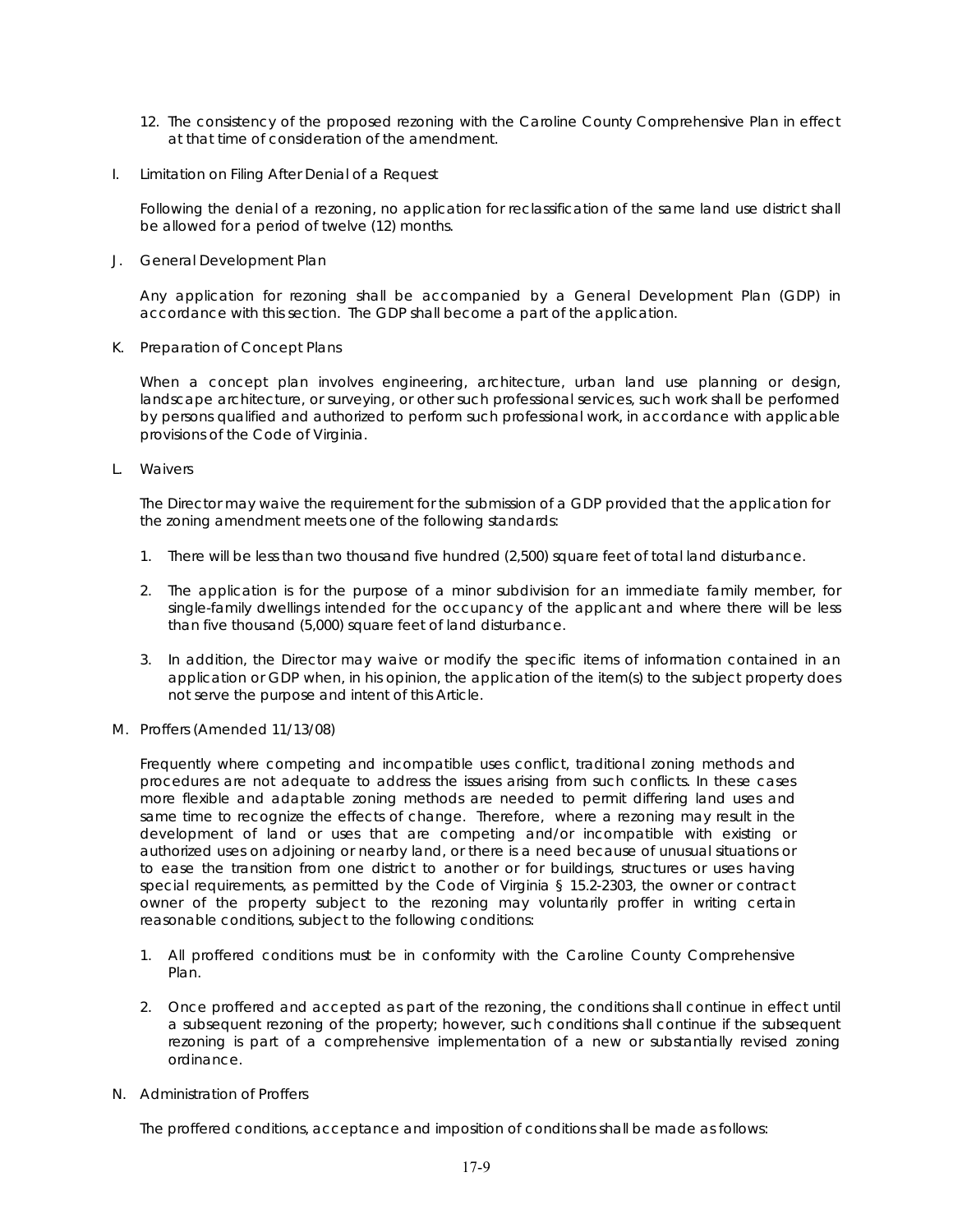- 1. The proffer of conditions shall be submitted, in writing, to the Director at the time the rezoning application is filed.
- 2. Voluntary amendments to or modifications of proffers shall be submitted to the Director, at least 15 days prior to any public hearing. This does not prevent additional proffers being offered by the applicant at or during any public hearing provided that if the proffers are substantially amended during the public hearing an additional public hearing must be held.
- 3. The Board of Supervisors shall, prior to accepting proffered conditions, find (1) that the rezoning is proper and appropriate, and (2) that the conditions proffered are in compliance Section 15.2-2296 through 2300, Code of Virginia, 1950, as amended.
- 4. Enforcement of conditions accepted and imposed by the rezoning shall be the responsibility of the Zoning Administrator subject to provisions of Section 15.2-2299 through 15.2-2301 of the Code of Virginia, as amended.
- O. Enforcement

The Zoning Administrator shall be vested with all necessary authority on behalf of the Board of Supervisors to administer and enforce conditions attached to a rezoning, by proffer. The Zoning Administrator may, in the exercise of his discretion:

- 1. Issue notices of violation and written orders to comply with the conditions;
- 2. Initiate legal action to ensure compliance with this ordinance;
- 3. Deny issuance of any permits issued under this ordinance;
- 4. Deny any site plan approval or subdivision as set forth in this ordinance and/or Chapter 98 of the Code of Caroline County;
- 5. Require a performance guarantee sufficient to cover the cost of required construction of physical improvements;
- 6. Any combination of the above deemed necessary to ensure compliance.
- P. Interpretation of Proffers

The Zoning Administrator shall be vested with all necessary authority on behalf of the Board of Supervisors to administer the interpretation of proffered conditions associated with any approved rezoning in accordance with Section 15.2-2299 of the Code of Virginia, 1950, as amended.

### **Section 13 – USE PERMITS**

- A. Caroline County has several types of use permits. These permits are as follows;
	- 1. Special Exception (SPEX)
	- 2. Special Use (SUP)
	- 3. Conditional Use (CUP)
- B. Purpose and Intent

There are certain uses which, due to the nature of the use, can have an undue impact upon or be incompatible with other land uses within a zoning district or within an area of the County. These uses may be allowed to locate within certain designated districts under the controls, limitations and regulations of a special exception.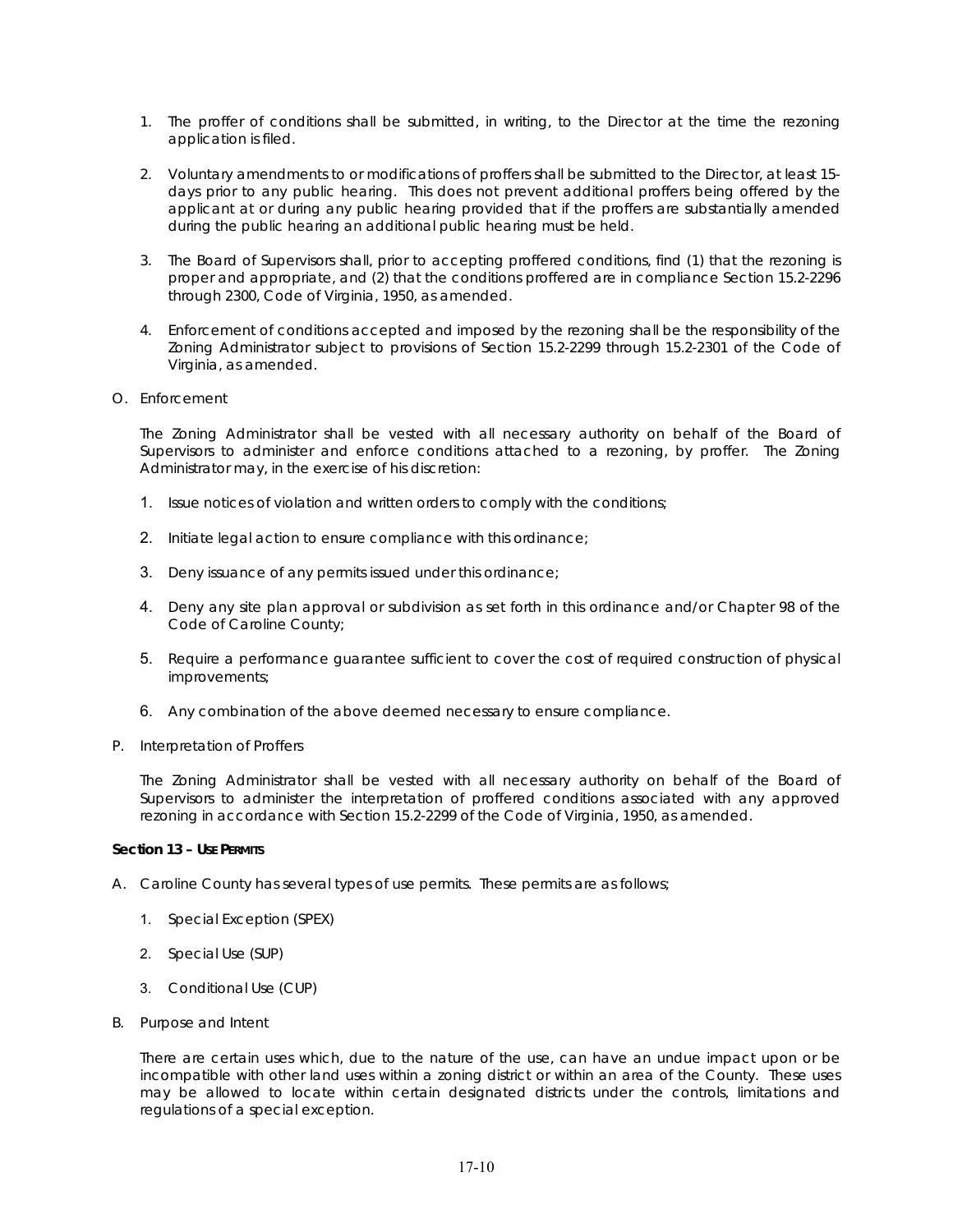### C. General Provisions

- 1. The Board of Supervisors retains the power to decide upon the issuance of use permits. Such permits may be authorized in appropriate zoning districts upon a finding by the Board of Supervisors that the use will not be detrimental to the character and development of adjacent properties and will be consistent with the purpose and intent of the provisions of this Ordinance and the Comprehensive Plan.
- 2. The Board of Supervisors shall designate, where appropriate, conditions and restrictions in the granting of use permits to assure the use will be compatible with the neighborhood in which it is to be located and will meet the standards contained herein; or where that cannot be accomplished, to deny the use as not in accordance with adopted plans and policies or as being incompatible with existing uses or development allowed by right in the area.
- 3. The burden of proof lies with the applicant to demonstrate that the proposed use is consistent with the purpose and intent of the applicable zoning district and satisfies the general standards in Article XVII, Section 12-C and specific conditions contained in Article XVII, Section 12-D.
- D. General Standards

All use permits shall satisfy the following general standards:

- 1. The use shall not adversely affect the character and established pattern of development of the area in which it wishes to locate.
- 2. The use shall be in harmony with the uses permitted by right under a zoning permit in the zoning districts and shall not affect adversely the use of neighboring properties.
- 3. The location and height of buildings, the location, nature and height of walls and fences, and the nature and extent of landscaping on the site shall be such that the use will not hinder or discourage the appropriate development and use of adjacent or nearby land and buildings or impair the value thereof.
- 4. The use shall not adversely affect the health or safety of persons residing or working in the neighborhood of the proposed use.
- 5. The use shall not be detrimental to the public health, safety or welfare or injurious to property or improvements in the neighborhood.
- 6. The use shall be in accordance with the purposes of the zoning regulations contained in this Ordinance and the Comprehensive Plan of Caroline County.
- 7. Adequate utility, drainage, parking, loading and other necessary facilities to serve the proposed use shall be provided.
- 8. The use shall be such that air quality, surface and groundwater quality and quantity, are not degraded or depleted to an extent that would hinder or discourage the appropriate development and/or use of adjacent or nearby land and/or buildings or impair the value thereof.
- 9. The use shall be such that pedestrian and vehicular traffic generated will not be hazardous or conflict with the existing and anticipated traffic in the neighborhood and on roads serving the site.
- E. Conditions

The Board of Supervisors may specify conditions in granting use permits as it deems necessary in the public interest to assure compliance with the general and specific standards and that it will continue to do so. Conditions may include, but are not limited to the following:

1. The hours of operations.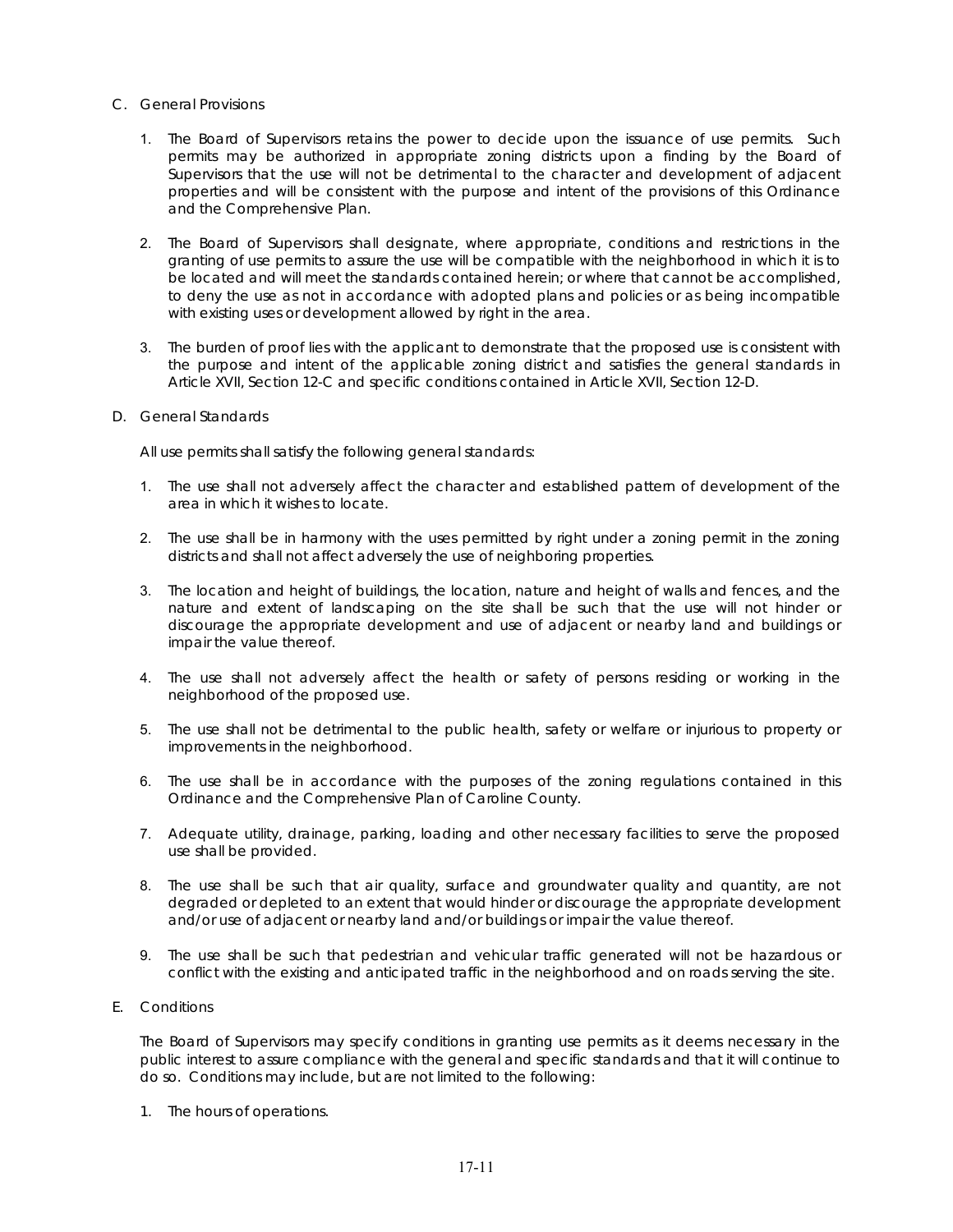- 2. Provisions for adequate parking and ingress and egress to public streets and roads.
- 3. The protection of surface and groundwater.
- 4. Limitations on site lighting including intensity and shielding, so as not to adversely affect adjacent or nearby property owners.
- 5. The provision of adequate sewer and water facilities.
- 6. Noise abatement measures.
- 7. The location, size, height, design of buildings, walls, fences, landscaping and buffers.
- 8. Underground utilities.
- 9. Abatement measures for smoke, dust, odor, noise or other elements.
- 10. Performance bonding to ensure standards are met and plans are implemented.
- 11. Setbacks and yard requirements necessary for orderly expansion and to prevent traffic congestion.
- F. Submission Requirements

Applications for use permits shall be filed with the Director on standard forms available in the Department of Planning and Community Development. A use permit for a parcel of land intended for non-residential use which is less than 5-acres in size and proposes to create 2 or fewer lots shall have supply a plat which meets these requirements;

- 1. One (1) copy of the latest deed for the property which is the subject parcel of the application. This deed shall identify the fee simple owner(s) of the subject parcel.
- 2. One (1) copy of a written metes and bounds description of property which is the subject of the application, which shall conform to the plat information.
- 3. The applicant shall produce satisfactory evidence that any delinquent real estate taxes owed to the locality which have been properly assessed against the subject property have been paid in accordance with Section 15.2-2286 of the Code of Virginia
- 4. Plat requirements
	- a. A copy of an accurate plat of the property (no larger than 11 by 17 inches) prepared by a certified land surveyor, which shall show:
		- (a) Bearings and distances of a scale of 1" = 100' or less for all property lines and existing and proposed zoning district lines;
		- (b) Area of land proposed for consideration, in square feet or acres;
		- (c) Scale and north point;
		- (d) Names of boundary roads or streets and widths of existing rights of way;
		- (e) The area and acreage of each requested rezoning outlined in red. Vicinity map at a scale of one inch equals two thousand feet  $(1'' = 2000')$  or other appropriate size for a maximum plat of no more then 11 by 17 inches.

In addition to the above requirements requests for all other use permits shall be filed with the Director on standard forms supplied for that purpose such an application shall include following items:

5. Twenty-one (21) copies of a color keyed general development plan (GDP), which shall contain one or more sheets not to exceed 30" X 42" inches in size and folded to a size not to exceed 11" X 17". The GDP shall show;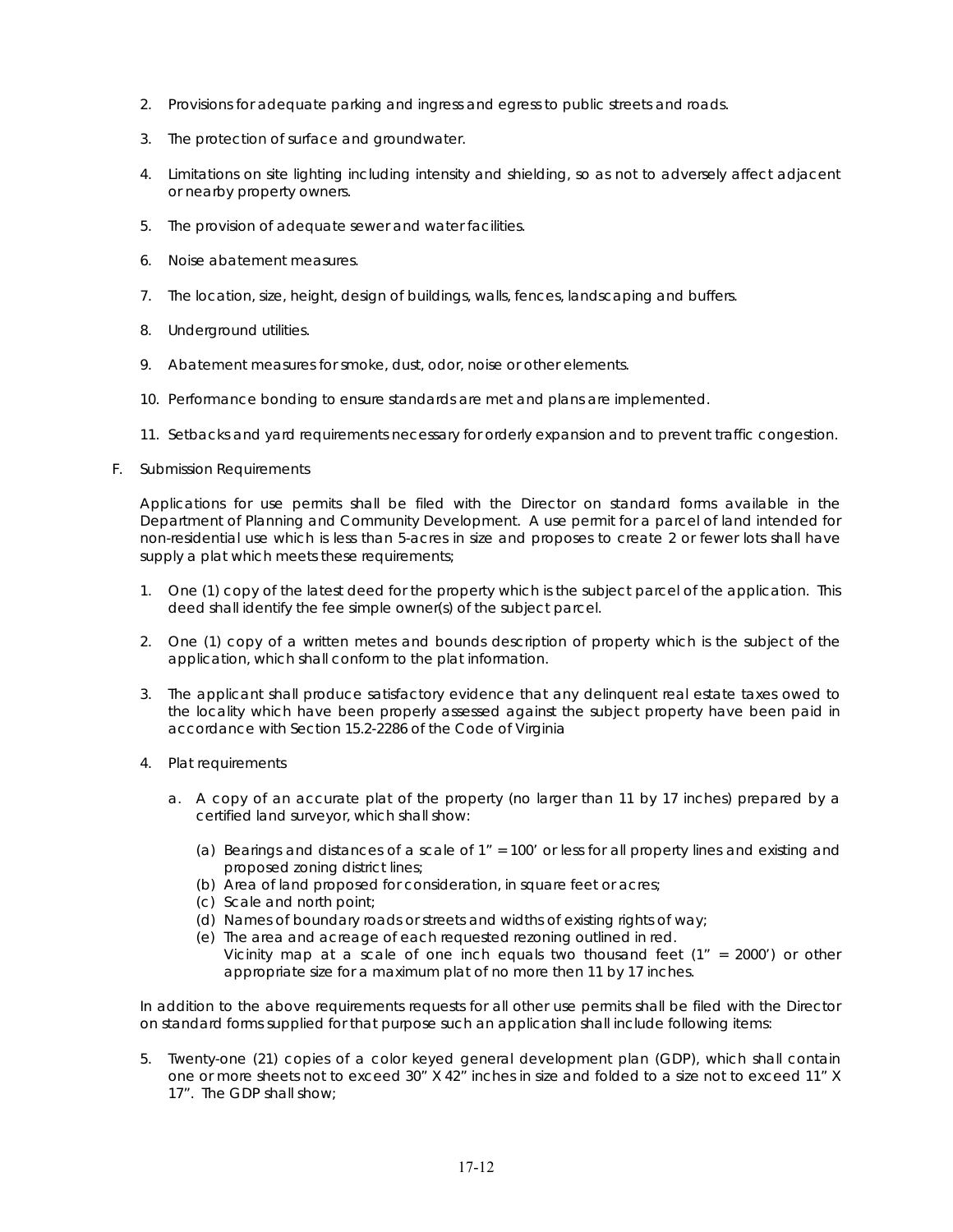- a. A title block denoting the type of application, name of project, tax map reference and street address;
- b. The name, address, email, and telephone and fax number of the applicant;
- c. The name, address, email, telephone and fax number, signature and registration number of the plan preparer, and the preparation date of the plan;
- d. Vicinity map at a scale of not less than one inch equals two thousand feet  $(1'' = 2000')$ ;
- e. The identification of and approximate distance to all major intersections within one-half mile of the proposed development;
- f. The present zoning and principle use of subject parcel and all adjoining parcels;
- g. The boundaries of any lakes, rivers, and/or streams;
- h. The location and dimensions of all access points from the state road and inter-parcel connections and on-site pedestrian walkways or bicycle paths and connections to adjacent property;
- i. Any know historic buildings, sites, and/or cemetery(s);
- j. The boundaries of any overlay districts;
- k. The general locations, dimensions, height, number of floors, and setbacks of all existing and proposed buildings, structures and other improvements;
- l. The general location, size, and design of all sign(s);
- m. The estimated daily vehicular trips generated by the proposed use;
- n. If public water and sewer are to be used, the location of water and sewer mains along with proposed points of connection;
- o. If private wells and septic systems are to be used, the location of the well and septic field along with the required reserve area are to be shown;
- p. The approximate limits of any 100-year floodplains, wetlands and Chesapeake Bay Preservation Areas;
- q. The location and functional relationship of all land uses including the types, density, and number of units for each phase within the development;
- r. The location of roads, streets and travel ways to provide vehicular traffic circulation, and proposed classification of streets and right-of-way requirements;
- s. The general location of proposed open space and the type of ownership proposed;
- t. The type and general location of all required active recreational areas and the location of passive recreational areas to include trails, lakes and parks;
- u. The proposed phasing and sequence of the development plan for each phase, the residential density, approximate type and number of dwelling units the percentage of each land bay to be occupied by structures and the types, floor area ratio and general design standards for all commercial or industrial uses;
- v. Topographic information with maximum contour intervals of two (2) feet at a scale to be approved by the Director;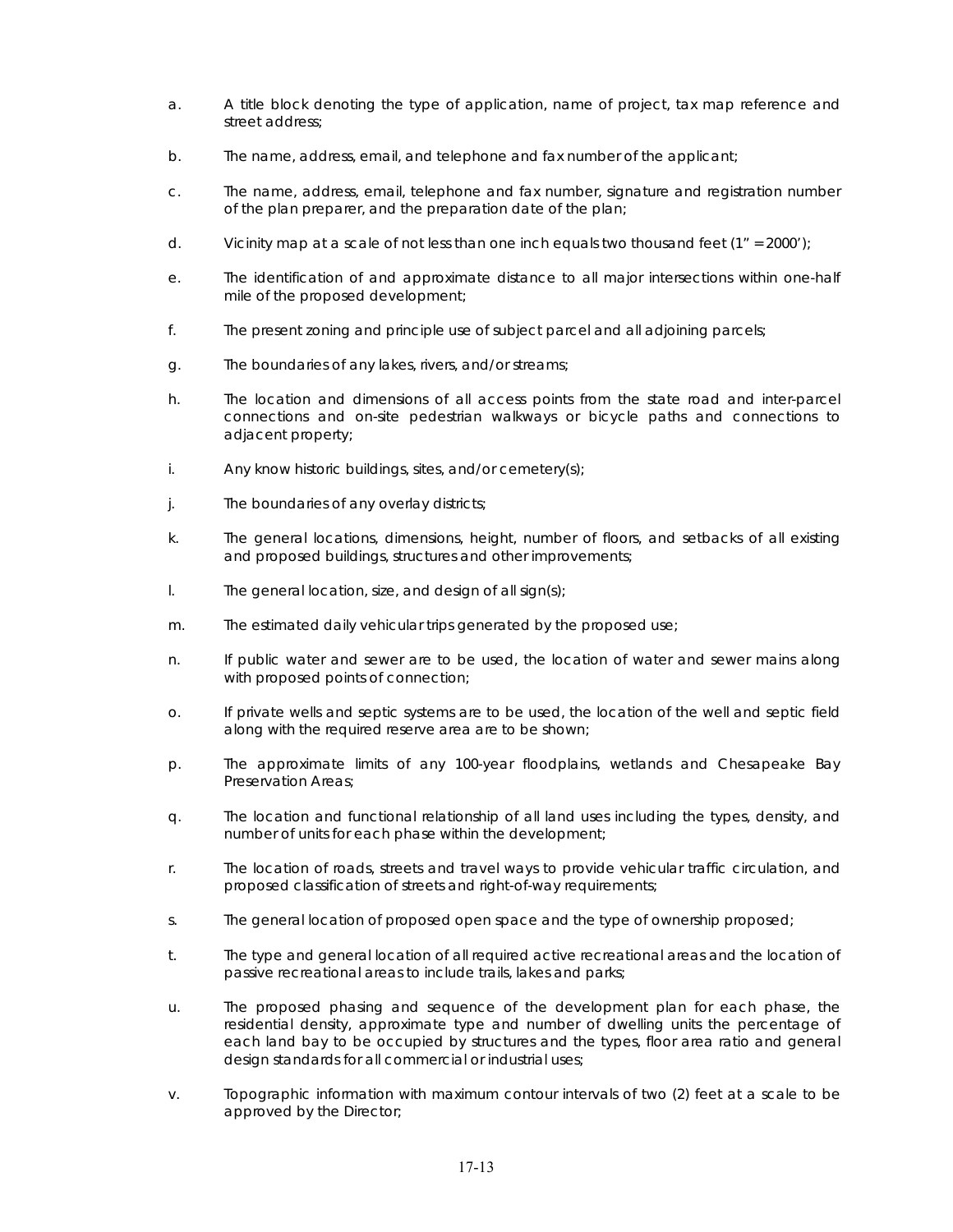- w. The approximate limits of clearing and grading for each separate tract or development sub area;
- x. A general landscaping plan including plans for landscaping, buffering and screening from adjacent properties if there are use or visual conflicts;
- y. All plans shall be folded to a size not to exceed 11 X 17 inches in size;
- z. The approximate locations and identification of all significant natural or noteworthy features including but not limited to historical, archaeological sites, cemeteries, and existing trees with a trunk diameter greater than six (6) inches dbh.
- 6. A copy of architectural renderings. A narrative addressing compatibility of the request with the adopted Comprehensive Plan and its goals, objectives and action strategies.
- 7. The applicant must demonstrate that the use permit request promotes the public health, safety, convenience and general welfare of the citizens of Caroline County in accordance with Sections 15.2-2200 and 2283 (Code of Virginia, 1950, as amended), and the goals and objectives and action strategies of the adopted Comprehensive Plan of Caroline County. Such demonstration shall be accomplished by providing a narrative which addresses each of these issues.
- 8. The Director may waive or modify the requirements above based upon the complexity, intensity, scope and/or impact of a proposed rezoning.
- 9. A filing fee, in the amount established by the Board of Supervisors by separate ordinance.

In addition to the submission requirements above, the Director may require all or part of the following information to be provided by the applicant, based upon size, intensity, scope and impact of a proposed use permit application.

- 10. An inventory of historic resources on the property and a written narrative describing how the resources will be affected or protected.
- 11. A traffic study that identifies on-site traffic generation and distribution and off-site impacts. At a minimum, the study shall indicate projected automobile and truck traffic generation; percent of vehicular traffic by type; internal and access point turning movements; general alignments of internal roads; rights-of-way widths and roadway typical sections; recommended improvements to the existing transportation network; percentage estimate of traffic distribution to and from the site and external roads. The phasing of improvements shall be indicated in the study. All improvements shall be designed and constructed to provide a level of service C for 10 years from the end of the build out of the project. The current edition of the Trip Generation Manual published by the Institute of Transportation Engineers shall be used.
- 12. A fiscal impact analysis of the revenues and costs of the development to the County.
- 13. Any other materials deemed necessary by the Department of Planning & Community Development, the Planning Commission or Board of Supervisors for the review of the application.
- G. Pre-application Conference
	- 1. A pre-application conference with the Director is required prior to filing an application for a use permit.
	- 2. The purpose of the pre-application conference is to provide an opportunity for the exchange of information between the planning staff and the applicant about the proposed application and the applicable submission requirements.
- H. Staff Review and Referral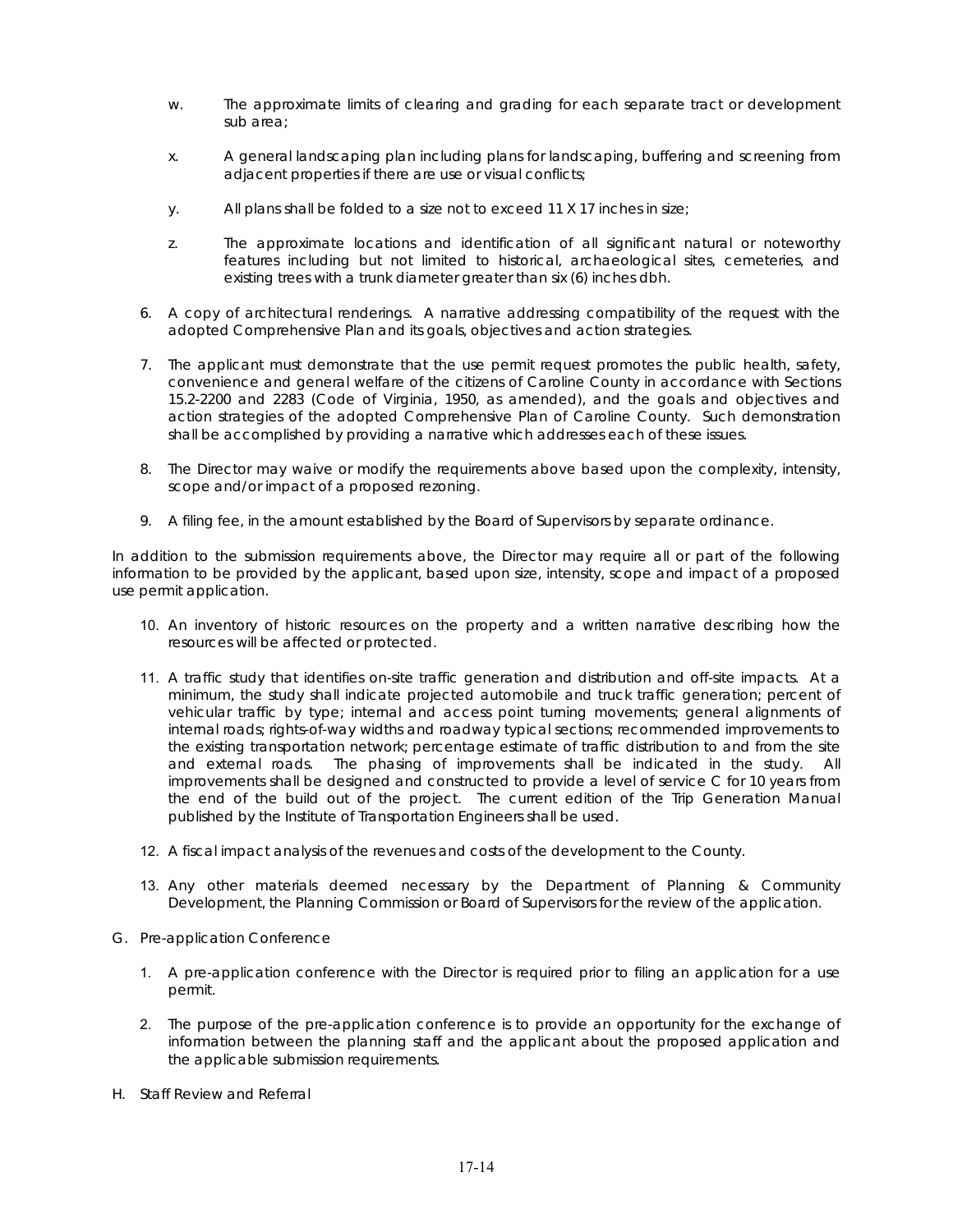- 1. Within ten (10) business days after receiving an application for a use permit, the Director shall determine whether the application is complete if possible. If the Director determines that the application is not complete, he shall notify the applicant of any deficiencies and shall take no further steps to process the application until the applicant remedies the deficiencies.
- 2. If the application appears to be complete the Director shall cause the use permit to be reviewed by such staff, departments, offices, agencies or other personnel as may be appropriate.
- 3. When referring an application to the Planning Commission, the Director shall prepare a report for the Planning Commission's review, which shall include a recommendation on the application.
- I. Consideration of Use Permits by the Planning Commission
	- 1. Following the referral of the application, the Planning Commission shall hold at least one public hearing on the use permit application. The Director shall present the report and recommendation of the Department of Planning and Community Development to the Planning Commission at the first public hearing.
	- 2. The Planning Commission shall have one-hundred (100) days following the date of the first public meeting of the Planning Commission to consider a completed or official filed request. Failure of the Planning Commission to make a recommendation within the one-hundred (100) day time period shall be deemed a recommendation of approval.
	- 3. An applicant for a use permit may request that consideration of (and the recommendation on) his application be deferred past the ninety (90) day time period. The request shall be submitted in writing to Director. The request, and the Planning Commission's deferral, shall contain date certain for holding or resuming consideration of the application.
	- 4. The Planning Commission may recommend approval, approval with conditions or denial of a Use permit, or any part thereof as the public necessity, convenience, general welfare or good zoning practice may require. The Planning Commission may also recommend modifications to a use permit.
- J. Consideration of Use Permit by the Board of Supervisors
	- 1. Following the recommendation of the Planning Commission, the Board of Supervisors shall hold at least one public hearing on any use permit application. The Director shall present to the Board of Supervisors the report and recommendation of the Planning Commission at the public hearing.
	- 2. The Board of Supervisors shall have twelve (12) months from the date a use permit application is officially filed to act on the request, unless the applicant requests or consents to action beyond such period. This time period shall not include any length of time an application for a use permit was deferred at the request of the applicant.
- K. Notice
	- 1. No use permit shall be approved until after notice has been provided and a public hearing held before the Planning Commission and the Board of Supervisors as required by Section 15.2-2285 and 15.2-2204 of the Code of Virginia, 1950, as amended.
	- 2. The Planning Commission shall not recommend, nor shall the Board of Supervisors approve a use permit until notice of intent to do so has been published at least once a week for two consecutive weeks in a newspaper of general circulation in the County.
	- 3. When a proposed use permit affects property within 500 feet of a county boundary, written notice of the proposed change and date, time, and place of the public hearing shall be forwarded to the Planning Commission, or the governing body of the adjacent county or municipality in order to give such jurisdiction an opportunity to appear at the hearing or express its opinion on the effect of the proposed permit.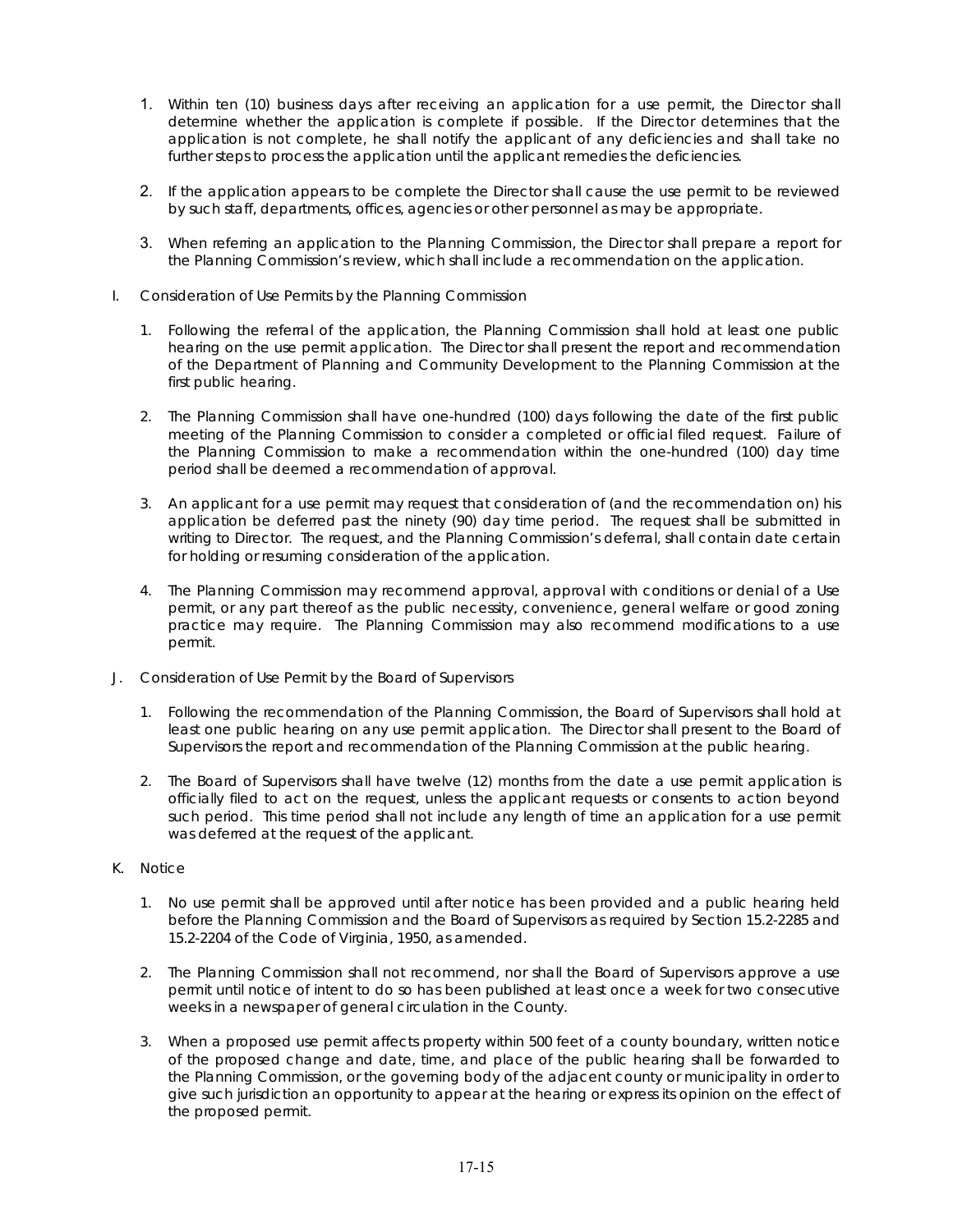L. Limitation on Filing After Denial of a Request

No application for essentially the same or similar use on the same parcel shall be allowed for a period of twelve (12) months following the denial of a request for a use permit.

M. Withdrawal of Application

Any application for a use permit may be withdrawn upon the written request of the applicant any time prior to submission of the public hearing notice for advertisement. If the request for withdrawal is made after publication of the notice of the public hearing, the withdrawal shall only be with the consent of either the Planning Commission or the Board of Supervisors, whichever body has advertised the public hearing.

N. Revocation of Permits

Any use permit issued may be revoked by the Board of Supervisors, after notice and hearing pursuant to Section 15.2-2204 of the Code of Virginia, for noncompliance with this ordinance or any conditions imposed under the authority of this article or noncompliance with any other applicable law, ordinance or regulation.

O. Permit to Become Null and Void

Any special use that ceases to exist or be used for twenty-four (24) consecutive months shall be void.

### **SECTION 14 – ZONING TEXT AMENDMENTS**

A. General Provisions

Whenever public necessity, convenience, general welfare or good zoning practice requires, the Board of Supervisors may amend, supplement or change the regulations established in this Ordinance by majority vote in accordance with the requirements of Section 15.2-2204, of the Code of Virginia and this Article. These changes shall be referred to as zoning text amendments.

B. Initiation of Amendments

Amendments to the zoning ordinance may be initiated as provided in Article XIX, Section 2.

- C. Staff Preparation and Referral
	- 1. Zoning text amendments shall be prepared by the Department of Planning and Community Development. The Director shall cause the amendment to be reviewed by such staff, departments, offices, agencies or other personnel as appropriate.
	- 2. When referring an application to the Planning Commission, the Director shall prepare a report for the Planning Commission's review, which shall include a recommendation on the application.
- D. Consideration of Zoning Text Amendments by the Planning Commission
	- 1. Following the referral of the zoning text amendment, the Planning Commission shall hold at least one public hearing on the zoning text amendment. The Director shall present the report of the Department of Planning and Community Development to the Planning Commission at the first public hearing.
	- 2. The Planning Commission shall have ninety (90) days following the date of the first public hearing to consider any amendment. Failure of the Planning Commission to make a recommendation within the ninety (90) day time period shall be deemed a recommendation of approval. However, if at any time after the date of the public hearing an applicant modifies the application, the Planning Commission shall have ninety (90) days from the date the modification is received by the Planning Commission in which to consider and make a recommendation on the amendment.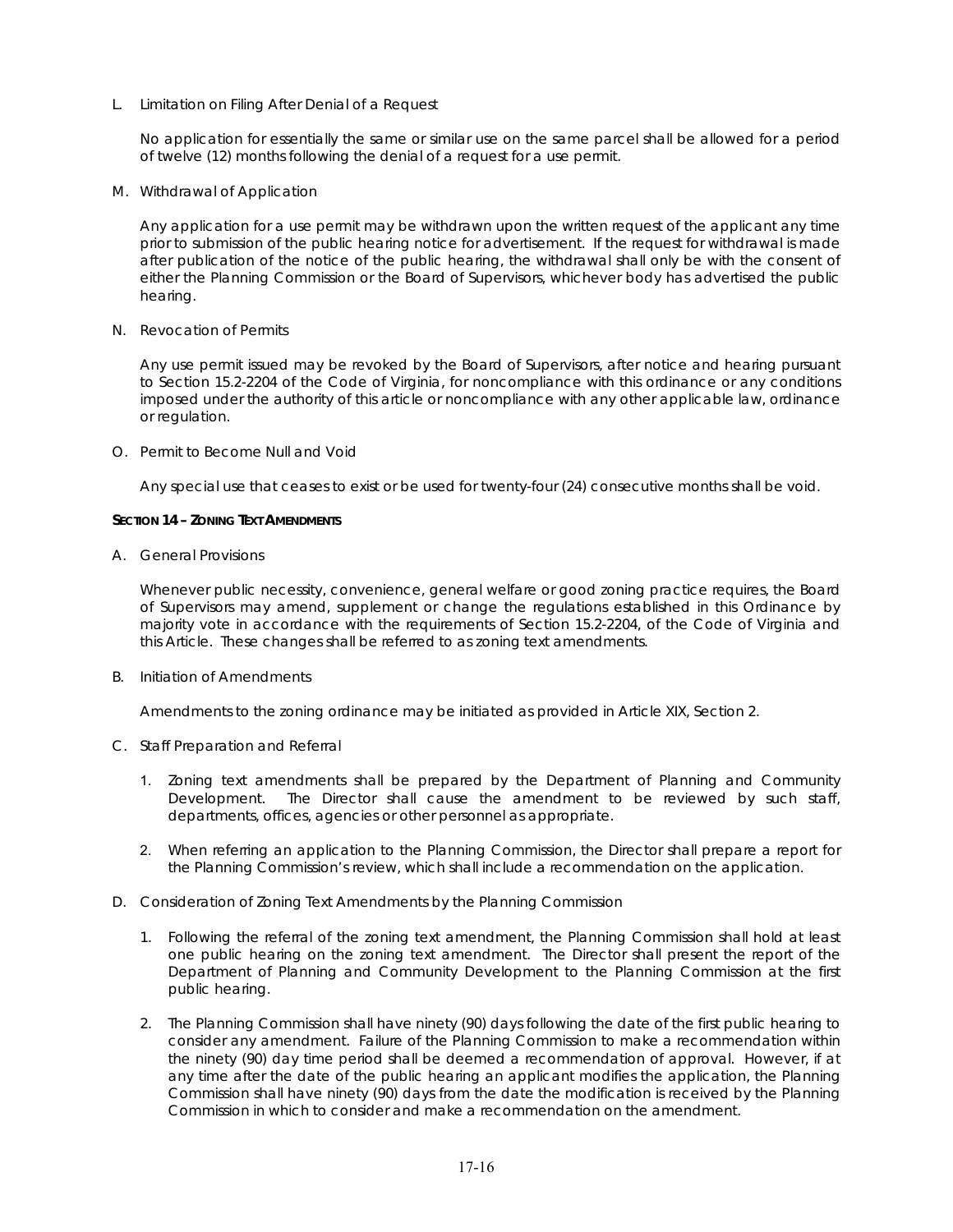- 3. The Planning Commission may recommend approval or denial of a zoning text amendment, or any part thereof as the public necessity, convenience, general welfare or good zoning practice may require. The Planning Commission may also recommend modifications to an amendment.
- E. Consideration of Zoning Text Amendments by the Board of Supervisors
	- 1. Following the Planning Commission's recommendation, the Board of Supervisors shall hold at least one public hearing on any zoning text amendment. The Director shall present the report and recommendation of the Planning Commission to the Board of Supervisors at the public hearing.
	- 2. The Board of Supervisors shall have twelve (12) months from the date a completed application for a zoning text amendment is filed to act on the amendment, unless the applicant requests or consents to action beyond such period. This time period shall not include any length of time an application for a zoning text amendment was deferred at the request of the applicant. In addition, whenever an applicant makes a change in an application, the twelve (12) month time period shall run from the date the change is received by the Director.
- F. Notice

No zoning text amendment shall be adopted until after notice has been provided and a public hearing held before the Planning Commission and the Board of Supervisors as required by Section 15.2- 2204 of the Code of Virginia.

### **Section 15 - COMPREHENSIVE PLAN AMENDMENTS**

A. General Policy Statement

It is the policy of the Caroline County Board of Supervisors that these regulations are intended to promote and enhance the public health, safety and welfare of its citizens by providing comprehensive regulations and requirements for considering applications for concept zoning plan approval and amendment of the County's Comprehensive Plan. The Board of Supervisors will accept applications from property owners or contact property owners once a year subject to the objectives, procedures, regulations, and restrictions contained in this Section.

B. General Standards for Comprehensive Plan Amendments

In general, a comprehensive plan amendment is required if the request meets one of the following criteria:

- 1. For commercial and Industrial Uses
	- a. When the request is for a classification other than that shown in the Comprehensive Plan and contains more than five (5) acres of land.
	- b. When the request, or a portion thereof, extends beyond a defined boundary of the comprehensive plan, such as a road or stream.
- 2. For Residential Uses
	- a. When the request is for a classification other than that shown in the Comprehensive Plan and:
		- (1) Contains more than ten (10) acres of land, or
		- (2) increases the density by fifty (50) percent or more over the density shown in the Comprehensive Plan.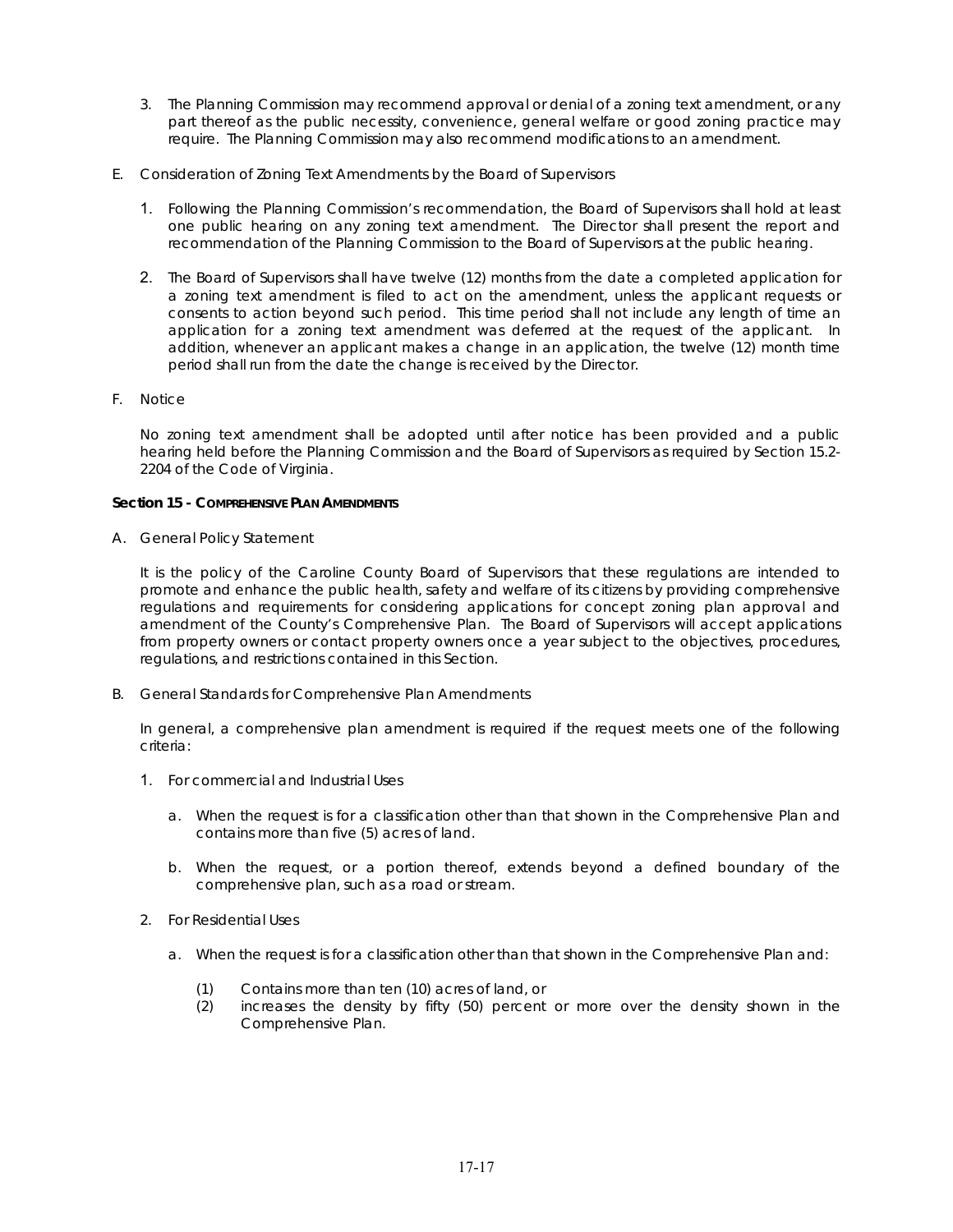# C. Objectives

In addition to the goals and objectives of the Comprehensive Plan and the purposes of the Zoning Ordinance, a comprehensive plan amendment necessitated by an application for a rezoning shall address the following objectives:

- 1. To promote a harmonious mixture of land uses and housing types and housing cost which will allow people to work and shop in the neighborhood in which they live.
- 2. To encourage creative and innovative design to complement and enhance the County's visual character.
- 3. To ensure adequate provisions and efficient use of open space and recreational facilities.
- 4. To provide for the enhancement and preservation of property with unique features such as historic significance, sensitive environmental resources and scenic qualities.
- 5. To promote good transportation design to minimize new traffic generation and separate pedestrian, bicycle, local residential and through motor vehicle traffic.
- 6. To reduce public utility maintenance costs by encouraging efficient land use pattern.
- 7. To promote energy-conserving buildings and site designs and land use patterns.
- 8. To ensure adequate provision of public facilities, such as but not limited to: schools, libraries, water, sewer, and stormwater management.
- D. General Provisions
	- 1. All petitions, applications and supporting documents for a comprehensive plan amendment shall be filed with the Director by January 15<sup>th</sup> of any calendar year. The Director shall maintain and make available for public inspection permanent records of all applications and related actions.
	- 2. Fees to be paid to the County for consideration of a comprehensive plan amendment shall be paid at the time the petition, application and supporting documents are filed with the Director.
- E. Review and Approval Procedures
	- 1. The Director shall refer the application to the Planning Commission, which shall initiate the comprehensive plan amendment process and set the date for and advertise a public hearing by the Planning Commission on the proposed comprehensive plan amendment to be held at a scheduled meeting of the Planning Commission in accordance with Section 15.2-2204 of the Code of Virginia, as amended.
	- 2. The Director shall review the application and provide the Planning Commission with referrals, comments, and recommendations before its public hearing.
	- 3. The Planning Commission shall review the application and make a recommendation to the Board of Supervisors to approve, approve with modifications or disapprove the application within 90 days of the public hearing.
	- 4. After the Planning Commission has made its recommendation, the Director shall forward the application and any recommendation to the Board of Supervisors.
	- 5. Following the Board's public hearing, the Board of Supervisors shall approve, approve with modifications, or disapprove the application for approval and amendment to the County's Comprehensive Plan.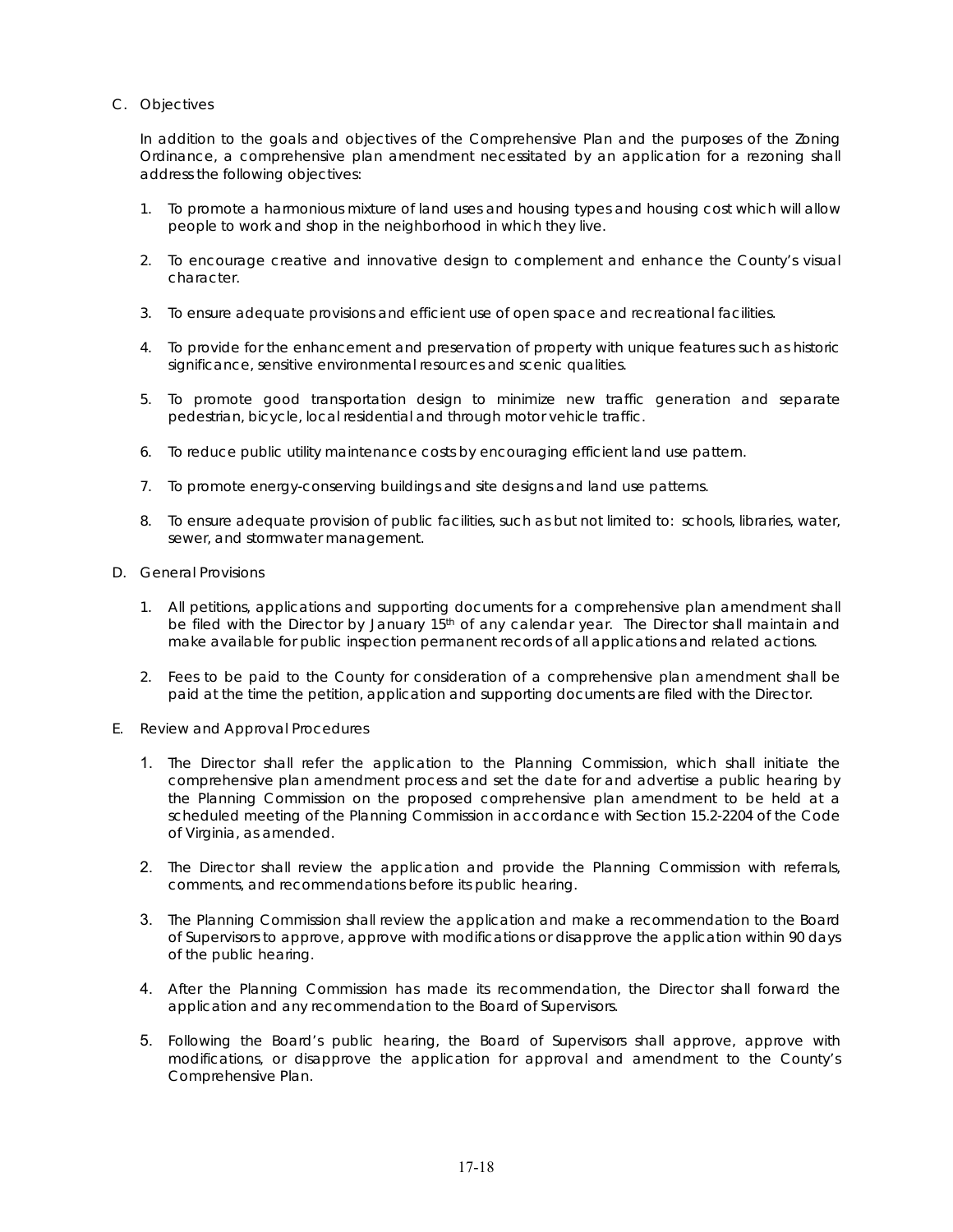## F. Frequency of Applications

No application for a comprehensive plan amendment shall be considered within two (2) years from the date of the disapproval of a similar application for all or part of the tract of land.

- G. Permits, Applications, and Supporting Documents
	- 1. Application for a comprehensive plan amendment shall be filed in 21 copies on standard forms provided by the Department of Planning and Community Development and accompanied by the appropriate fee. The application shall include a map of the property and land area within two hundred feet showing:
		- a. The general location and arrangement of proposed uses, including open space and recreational uses;
		- b. The general alignment of major arterials or primary thoroughfares; minor arterials or major thoroughfares; through collector roads; and general alignment of pedestrian ways;
		- c. The location of sensitive and critical environmental features such as but not limited to: wetlands, floodplains, steep slopes, problem soils, etc.;
		- d. The location of sensitive and critical historic resources, including cemeteries;
		- e. The approximate number of dwellings by type and the approximate floor area of nonresidential uses; and
		- f. Any other information as is necessary and appropriate to show compliance with the goals and objectives of the County's Comprehensive Plan and Section 15.2-2224 of the Code of Virginia, as amended.
	- 2. If any portion of the application is inconsistent with the policies of the Comprehensive Plan or future land use map, the applicant shall submit proposed amendments to those policies with information showing how the revised policies would better achieve the goals and objectives of the Comprehensive Plan.
	- 3. A fiscal impact analysis of the application shall be prepared and filed prior to the Planning Commission public hearing. The County retains the right to select the consultant who will perform the analysis with the cost to be born by the applicant.
	- 4. A traffic impact analysis.
	- 5. An application for a comprehensive plan amendment and an application for rezoning may be submitted and considered simultaneously, provided the submission requirements for each are met by the respective applications.

## **Section 16 – Development Standards Waiver Requirements in the Residential District subject to Special Exception Approval**

The Board of Supervisors may approve a development standards waiver of the requirements set forth in Article XII, in the Residential Zoning Districts if the Board of Supervisors determines that a reduction in or waiver of such requirements would result in a development that better promotes the health, safety, and general welfare of the public than a conventional development permitted under the existing regulations.

- A. There shall be no increase in the density over that permitted in a conventional development under the district regulations.
- B. The applicant shall demonstrate that all remaining regulations shall be satisfied.
- C. The granting of the waiver shall promote the purposes, goals and objectives of the comprehensive plan.